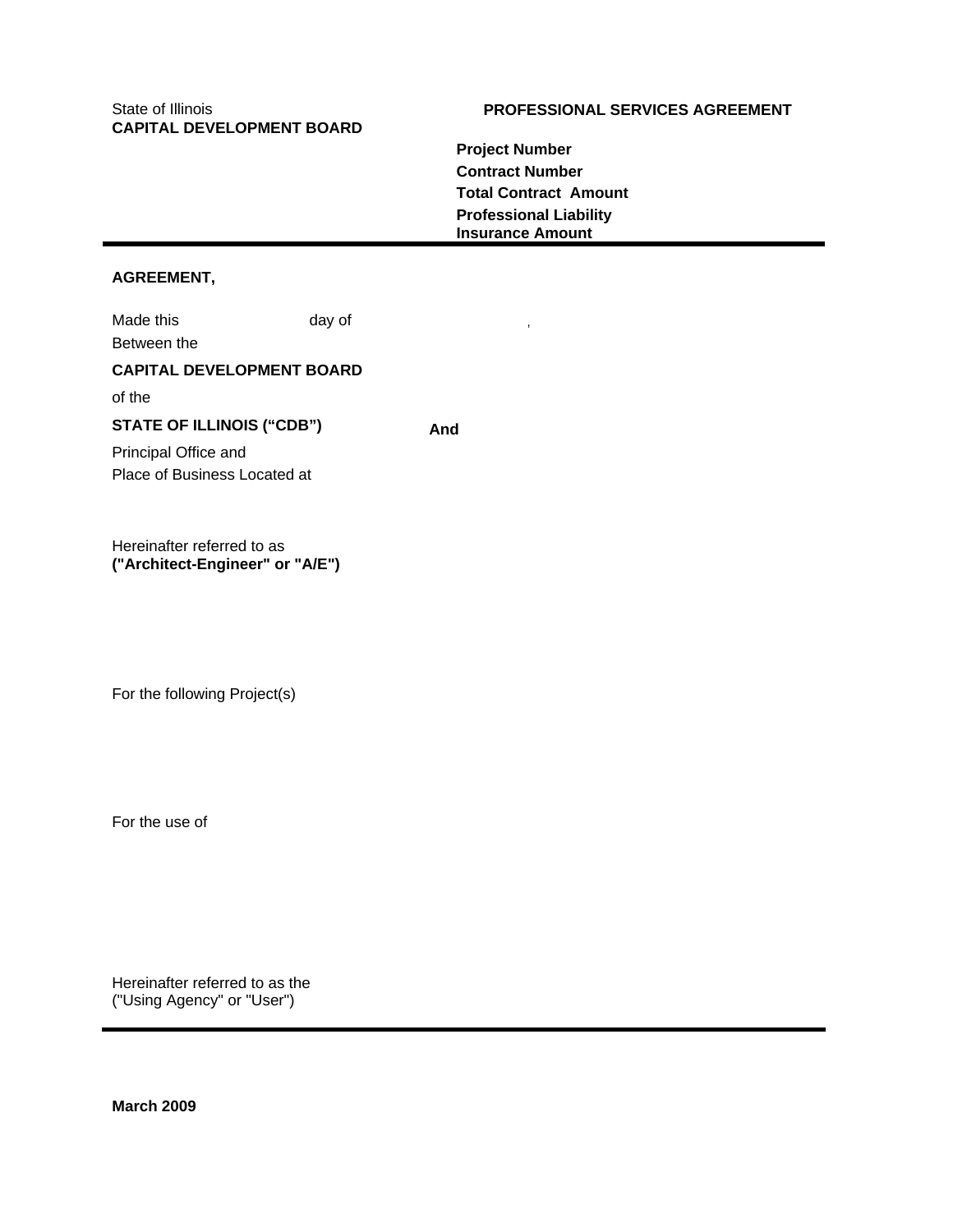# **TABLE OF CONTENTS**

| <b>ARTICLE 1</b>  |                                                |  |
|-------------------|------------------------------------------------|--|
| <b>ARTICLE 2</b>  |                                                |  |
| <b>ARTICLE 3</b>  |                                                |  |
| <b>ARTICLE 4</b>  |                                                |  |
| <b>ARTICLE 5</b>  |                                                |  |
| <b>ARTICLE 6</b>  | TERMINATION AND SUSPENSION OF THE AGREEMENT  7 |  |
| <b>ARTICLE 7</b>  |                                                |  |
| <b>ARTICLE 8</b>  |                                                |  |
| <b>ARTICLE 9</b>  |                                                |  |
| <b>ARTICLE 11</b> |                                                |  |
| <b>ARTICLE 12</b> |                                                |  |
| <b>ARTICLE 13</b> |                                                |  |
| <b>ARTICLE 14</b> |                                                |  |
| <b>ARTICLE 15</b> |                                                |  |
| <b>ARTICLE 16</b> |                                                |  |
| <b>ARTICLE 17</b> |                                                |  |
|                   |                                                |  |

- **APPENDIX A**
- **APPENDIX B**
- **APPENDIX C**
- **PROJECT SCOPE STATEMENT**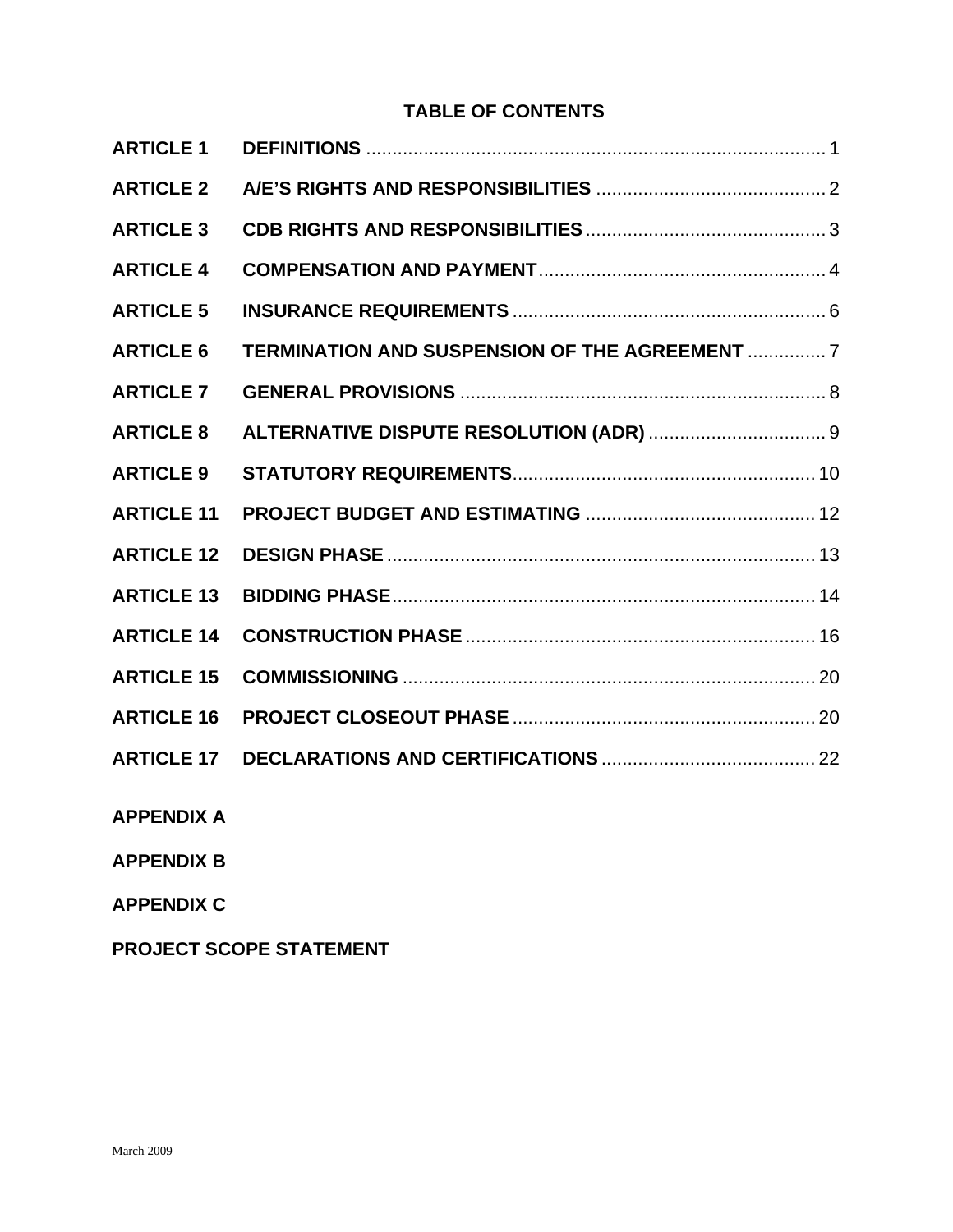# **STANDARD CONDITIONS**

#### <span id="page-2-0"></span>**ARTICLE 1 DEFINITIONS**

- 1.1 **Addendum.** A supplement to the bidding documents, issued prior to the bid opening, for the purpose of clarifying, correcting or otherwise changing the bidding documents previously issued.
- 1.2 **Agreement.** The agreement is composed of these documents:
	- A. Professional Services Agreement and Appendices
	- B. Standard Documents for Construction
	- C. Design and Construction Manual
	- D. Program Statement and/or Scope of Work Attachment
	- E. Any Approved Modifications to the Agreement
- 1.3 **Architect.** Architect means a person who is licensed as an architect by the Department of Financial and Professional Regulation, State of Illinois.
- 1.4 **Architect Engineer (A/E).** The Architect/Engineer (A/E) is the firm, and its consultants, that prepare the bidding documents and have certain construction phase duties under contract to CDB. For certain projects, CDB may use staff to prepare the bidding documents and will act as the A/E.
- 1.5 **Assigned Contractor.** An assigned contractor is a contractor who has been assigned to the coordinating contractor for the limited purposes of scheduling and coordination of the work. This assignment is limited and CDB retains certain rights of the contract.
- 1.6 **Change Order.** A change order is a written change in a contract term, other than as specifically provided for in the contract, which authorizes an addition, deletion or revision in the work or necessitates any increase or decrease in the cost of the contract or the time to completion.
- 1.7 **Modification.** A modification is a written change order to a professional services agreement.
- 1.8 **Contractor.** The contractor is any individual, firm, partnership, corporation, joint venture or other entity who has entered into a prime construction contract with CDB.
- 1.9 **Coordinating Contractor.** The designated contractor for the project to whom CDB may assign limited administration of the other contracts.
- 1.10 **Direct Wage Expense (DWE).** Actual hourly wages paid employees, exclusive of statutory and fringe benefits, personal and/or performance/profit bonuses.
- 1.11 **Engineer.** Engineer means a person who is licensed as a professional engineer or a structural engineer by the Department of Financial and Professional Regulation, State of Illinois.
- 1.12 **Subcontractor and Suppliers.** A subcontractor is any individual, firm, partnership, corporation, joint venture, or other entity, other than the contractor, who furnishes any goods or services of any kind under a subcontract entered into with a construction contract with CDB's prime contractors. This legal definition shall govern in general, but various contract Articles herein shall distinguish between a subcontractor and a supplier. In those cases, a subcontractor is a business entity that has responsibility for a portion of the work that includes onsite installation labor. Suppliers are business entities that furnish only goods produced off site which will be incorporated into the work by others. The clause on change orders and others makes such a distinction.
- 1.13 **Consultant.** A consultant is any individual, firm, partnership, corporation or other entity that enters into an agreement with the  $A/E$  firm contracting with CDB for purposes of fulfilling, or assisting the  $A/E$  in fulfilling the services required by this agreement between the A/E and CDB.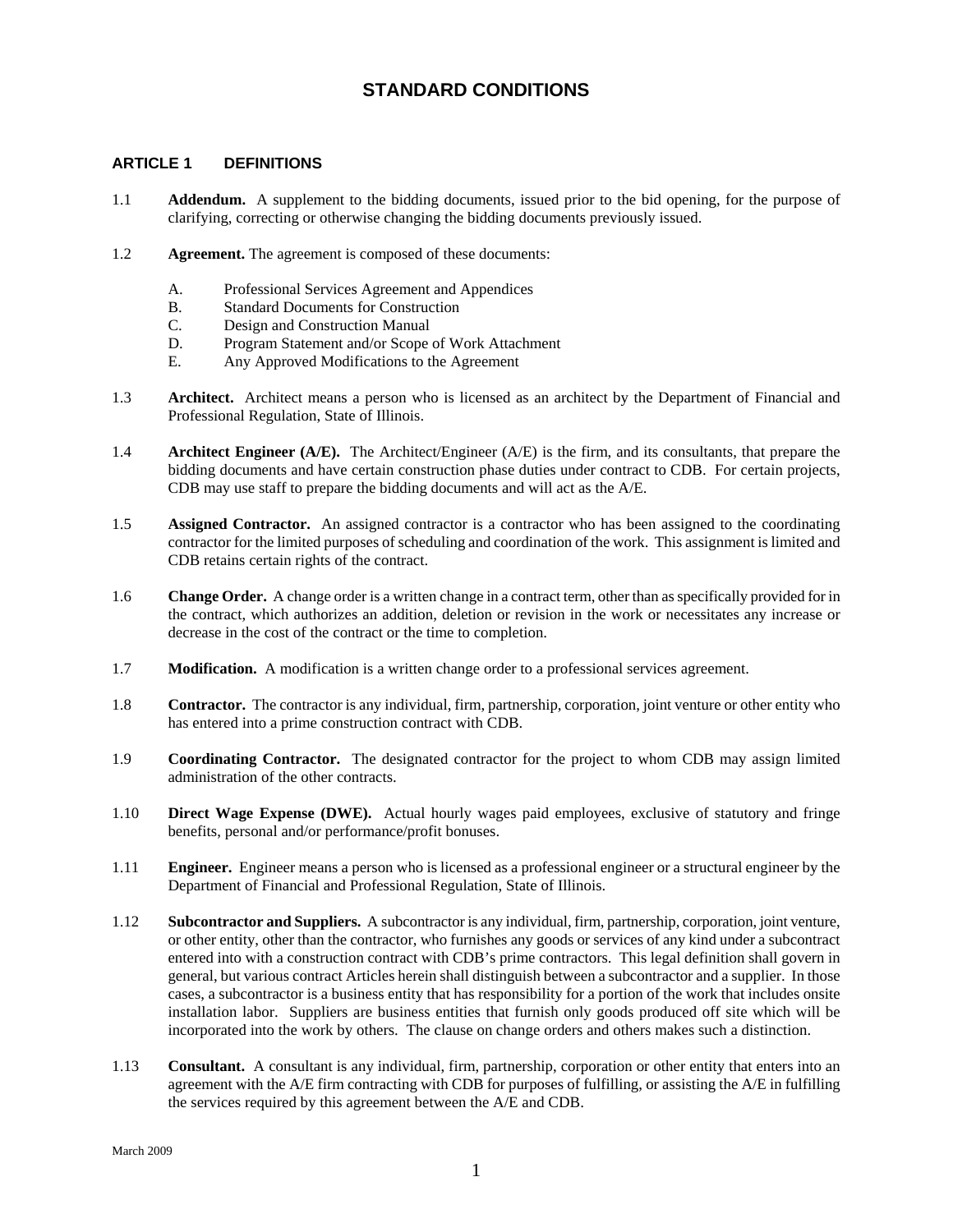- <span id="page-3-0"></span>1.14 **User or Using Agency.** State agency or governmental entity benefiting from the project improvement that will occupy and/or operate the facility, equipment, etc.
- 1.15 **Moveable Equipment.** Equipment that is not fixed to the building structure and/or is not permanently wired or plumbed in. Moveable equipment is not designed by the A/E nor installed by the Contractor(s). A budget amount for moveable equipment may be included in the total project funding, but that amount will not be included in the Construction Budget and shall not be used in the calculation of the Basic Services Fee.
- 1.16 **Work.** The work comprises the complete construction required by the contract documents and includes all labor necessary to produce such construction, and all materials and equipment incorporated or to be incorporated in such construction.
- 1.17 **Substantial Completion.** A condition which occurs when CDB accepts the certification of the A/E that construction is sufficiently complete in accord with the contract documents such that the project, or a designated portion thereof, may be occupied or utilized by the using agency for its intended purpose.
- 1.18 **Final Acceptance**. A condition which occurs when CDB accepts the certification of the A/E that the contractor has complied with all requirements of its contract, and that the contractor is authorized to receive final payment in full, including all retainage.

# **ARTICLE 2 A/E'S RIGHTS AND RESPONSIBILITIES**

- 2.1 **A/E's Principal in Charge.** The A/E shall designate a principal in charge for the agreement. CDB shall address all questions and concerns about this agreement and the A/E's performance of its duties of the agreement to the A/E's principal in charge.
- 2.2 **Federal and State Laws.** All applicable Federal and State laws and the rules and regulations of all authorities having jurisdiction over the design of the project shall apply to the agreement throughout, and they will be deemed to be included in the contract the same as though written therein in full.
- 2.3 **Project Codes, Standards and Regulations.** The A/E shall prepare the bidding documents in accordance with the CDB Design and Construction Manual.
- 2.4 **Building Codes.** The A/E shall design the project in substantial compliance with building codes formally adopted by the unit of local government in which the project is located. The design shall be prepared in accordance with all applicable codes and standards in effect at the time bidding documents are issued. All requests for deviation shall be documented by the A/E in writing and subject to approval by CDB.
- 2.5 **Legal Responsibility.** Not withstanding any other provision herein, the A/E shall perform all of its services in conformity with the standards of reasonable care and skill of the profession. The A/E shall be responsible for the performance of persons retained by the A/E and states that its consultants, subcontractors, agents, employees and officers shall possess the experience, knowledge and character to properly perform their duties.
- 2.6 **Standard of Project Quality.** The A/E shall exercise professional expertise and judgment in establishing a standard of quality appropriate for each project and its budget. The standard shall be communicated to CDB and the using agency early in the design process for review.
- 2.7 **A/E's Consultants.** The A/E shall employ, and be contractually responsible for, all consultants necessary for the performance of the services herein described and be required to complete the project scope. Professional consultants shall be pre-qualified in their respective professions with CDB. The A/E shall complete and submit Appendix B to the agreement listing all consultants to be used on the project. A/E shall include in Appendix B, all consultants as listed on CDB Form 255. Exceptions to this requirement may be requested by the A/E in writing and addressed to the CDB Administrator of Contract Administration for consideration.
- 2.8 **Construction Supervision.** The A/E shall not be responsible for construction means, methods, techniques, sequences, procedures, supervision or for safety precautions and programs in conjunction with the project or work thereon.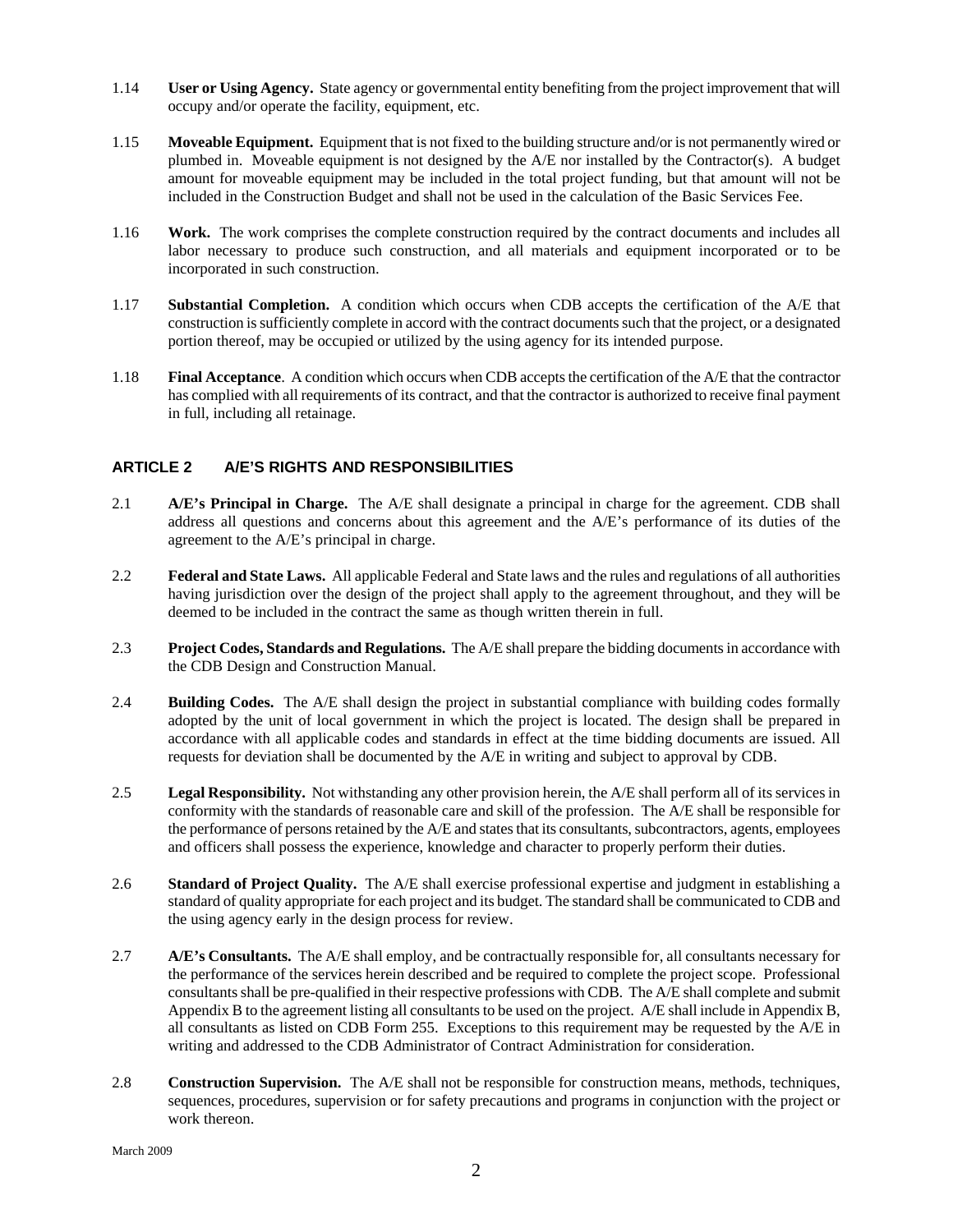- <span id="page-4-0"></span>2.9 **Contractor Performance Evaluation.** The A/E will, at the completion of construction and as requested by the CDB Project Manager (PM), prepare an evaluation of each contractor's performance.
- 2.10 **Defaulting Contractor.** The A/E, in the event of default by any contractor, agrees to work in concert with CDB and the surety for the defaulted contractor to ensure completion of the contract. The A/E may be entitled to additional compensation for services provided in assisting CDB in completion of the defaulted contract.
- 2.11 **Redesign.** Should the lowest responsible competitive bid obtained on any contract be in excess of the final detailed statement of probable construction costs, to the extent that CDB elects not to award the project, CDB may request the A/E, in consultation with CDB, redesign and re-bid the project within the statement of probable construction costs at no additional compensation including miscellaneous expenses such as bid document printing and postage. However, should CDB elect not to redesign, the A/E shall not lose its right to compensation in accordance with Article 6.
- 2.12 **Addenda and Change Orders**. Upon notice or discovery, and as directed by the CDB PM**,** the A/E shall perform the required professional services to issue an addenda to the bidding documents, or change orders to the contract documents, to correct or clarify errors, omissions, or ambiguities**.** This service shall be performed without additional compensation.
- 2.13 **Project Schedule.** The project schedule is included in the agreement as shown on Appendix A. The A/E will be required to maintain the schedule without delay. Changes to the schedule will be by written modification duly executed by both parties.

# **ARTICLE 3 CDB RIGHTS AND RESPONSIBILITIES**

#### 3.1 **Project Manager.**

- A. CDB will designate a PM for the project who shall be CDB's primary representative in the administration of this agreement. The A/E will report to the PM.
- B. The CDB PM shall be the liaison between the A/E and the using agency. All correspondence between the A/E and the using agency shall be communicated to the PM.
- 3.2 **CDB Review.** CDB shall have the right to review and accept the A/E's submittal of the respective phases of design services for conformance with the provisions of this agreement and to require a written response to all questions raised regarding such services. CDB=s review and any acceptance of the A/E's submittal does not relieve the A/E of its responsibilities.
- 3.3 **Interpretation of Agreement.** CDB shall have the authority to determine questions of fact that arise in relation to the interpretation of this agreement and the A/E's performance hereunder. However, such determinations, except terminations of the contract, are subject to alternative dispute resolution (ADR) as described herein. Unless the parties agree otherwise, such determinations and/or mediation procedures shall not be cause for delay of the performance of this agreement. The A/E shall proceed diligently with the performance of this agreement and in accordance with CDB's decision whether or not the A/E or anyone else has an active claim pending. Continuation of the performance of this agreement shall not be construed as a waiver of any rights accruing to the A/E.
- 3.4 **Error/Omission Change Order Policy.** CDB reserves the right to recover from the A/E all or a portion of the costs associated with change orders issued to correct errors or work omitted in the construction documents prepared by the A/E. Consequential damages, including any delay of work or damages incurred by other parties due to errors and omissions may be included in the recovery.
- 3.5 **Ownership, Dissemination and Publication of Documents.** The drawings, specifications, reports, renderings, models, electronic media and all such other documents to be prepared and furnished by the A/E pursuant to this agreement, including the copyrights, shall be the property of CDB. All documents listed above may be issued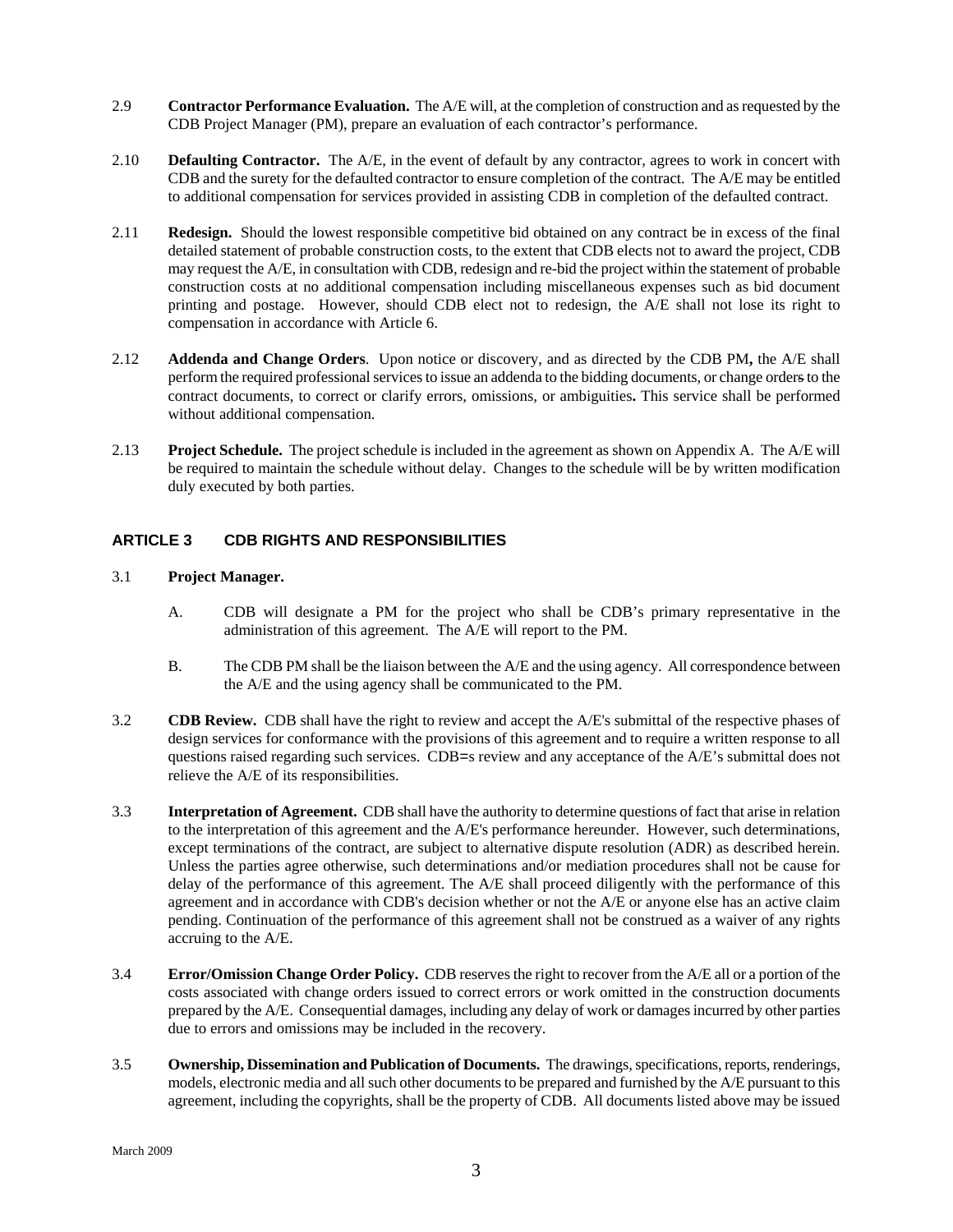for informational purposes without additional compensation to the A/E. The A/E is prohibited from using any materials noted herein for any purpose that may misrepresent the services they provided.

<span id="page-5-0"></span>3.6 **A/E Performance Evaluations.** CDB will evaluate the performance of the A/E at the completion of the design and construction phases or as deemed appropriate. CDB may also request the using agency or contractors to evaluate the A/E. The A/E has the right to review and respond to its performance evaluations.

# **ARTICLE 4 COMPENSATION AND PAYMENT**

- 4.1 **Appendix A.** An attachment to the agreement that delineates the compensation to the A/E for the various services agreed upon and establishes the project schedule. Each compensation amount or reimbursable budgets established will be exclusive for that service only and shall not be used for other services without written modification duly executed by both parties per Article 4.3.
- 4.2 **Basic Services Fee.** As compensation for design, bidding, construction and close-out phase services under the agreement, the A/E shall receive the basic services fee as set forth in Appendix A.
	- A. **Design Phase Compensation.** Progress payments shall be paid to the A/E upon successful completion of each level**.** Progress payments proportional to the percentage of completion of services may be made monthly. To be eligible for monthly progress payments, A/E shall submit evidence of services completed that is acceptable to the CDB PM.
	- B. **Bidding Phase Compensation.** This compensation is payable upon completion of the analysis of bids received and submittal of acceptable electronic and paper bidding documents to CDB. Compensation for services performed in this phase is payable to the A/E regardless of CDB's ability to award the project based on bids received as compared to available funds.
	- C. **Construction Phase Compensation.** Progress payments will be paid to the A/E in installments proportional to the percentage of construction completed.
	- D. **Project Closeout Phase Compensation.** This compensation is payable in one lump sum payment upon completion of all contracted services as set forth in Article 16, (Project Closeout Phase), except the requirements set forth in Article 16.7, (Nine Month Inspection), are not required to be completed as a pre-requisite for full payment. In circumstances of protracted duration of the closeout phase through no fault of the A/E, the A/E may petition the CDB PM for partial compensation for services completed.
	- E. The expense of administering subcontracts shall be considered a basic service.

#### 4.3 **Changes in Contract Scope or Compensation**

- A. Changes to the contract may only be made by written modification duly executed by both parties.
- B. A/E will not perform any work outside the written scope of work or any work reflecting a scope change (as described in Article 4.4) until a written modification pertaining to same has been executed.
- C. Reimbursables (including on-site observation) may only be expended per the line-item description and amount listed on Appendix A. No reimbursable work may be authorized or paid for in excess of the individual line item amount or for work other than the individual line item description.
- D. Upon receipt of the A/E's final payment application and in accordance with Article 16.8.C, CDB shall be permitted to make final adjustments to the budgetary values indicated on lines B., E. and F. on Appendix A to reflect actual expenditures without written modification duly executed by the contracting parties.
- 4.4 **Changes in Scope and Funding.** Should CDB elect to change the project scope to the extent that services to be performed by the A/E are substantially altered, then CDB and the A/E will negotiate an equitable adjustment in the A/E's compensation per Article 4.3.
	- A. Changes to design requested or approved by CDB in the preparation of the bidding documents may be compensable as additional services if the requested change adds services or requires revisions to previously accepted documents.
	- B. Supplemental funding of a project shall not be cause for additional compensation without substantial modification to the scope of work or scope of A/E services.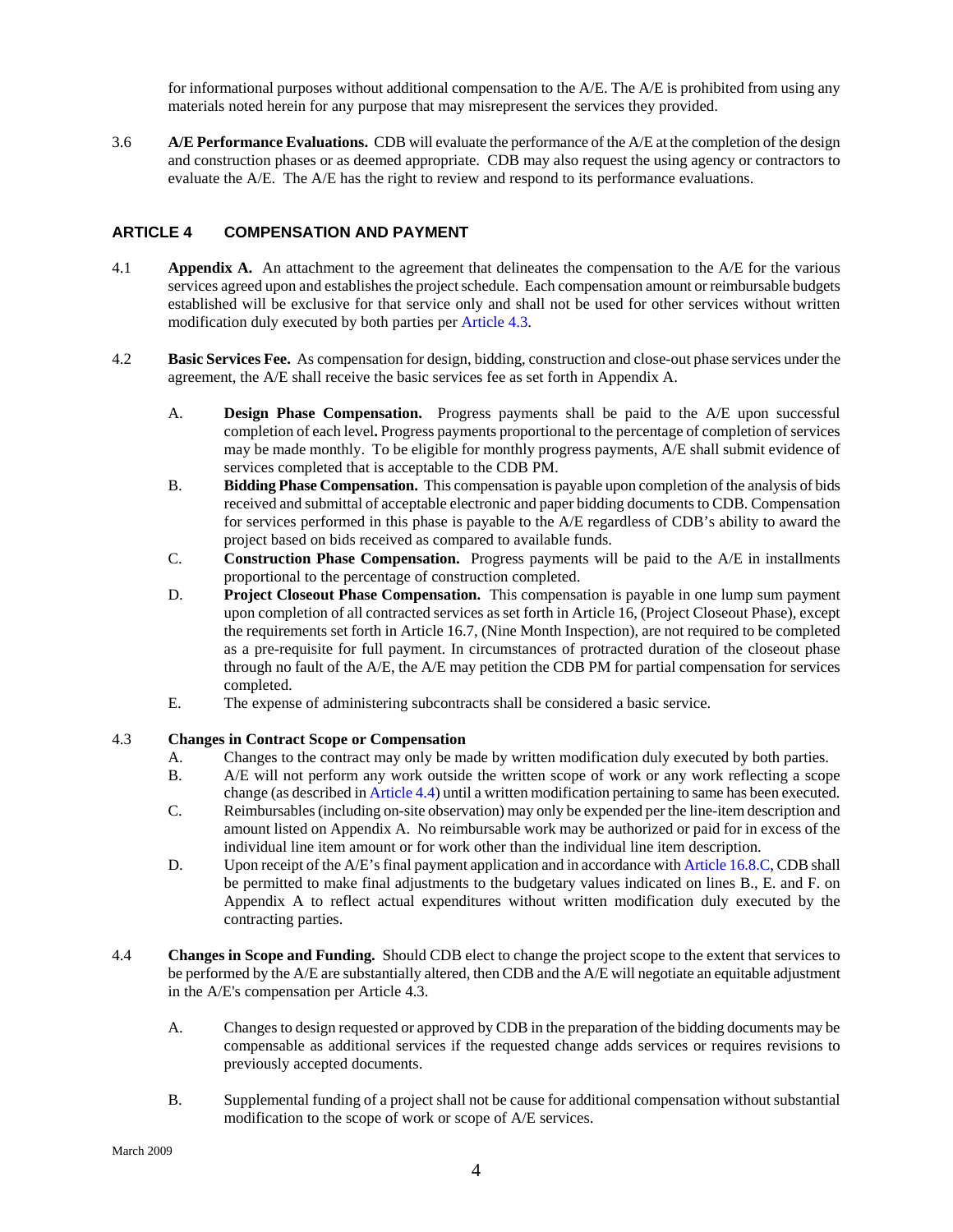- 4.5 **Construction Administration Fee.** The Construction Administration Fee (CAF) is three percent (3.0%) of the basic services fee plus all additional services fees rounded up to the next hundred dollars as shown on Appendix A. The full amount of this Fee shall be invoiced by the A/E on the initial progress payment request. Prior to the approval of the second progress payment request and no later than 20 calendar days after receipt of the warrant for the initial payment request, the A/E shall direct to the Office of Fiscal Management of CDB, a check or money order made payable to CDB in the amount of the CAF. Additional CAF imposed as a result of an increase of basic services and/or additional services fees shall be invoiced in the first subsequent pay request and paid to CDB as stated above.
- 4.6 **Additional Services.** The A/E shall provide additionalservices germane to the agreement when authorized by CDB in writing*.* Compensation, as agreed to and set forth in such authorization*,* will be based on a negotiated lump sum fee. Payment for additional services shall be made upon completion of the services or as otherwise agreed upon in writing with CDB.
	- A. At CDB's option, compensation may be based on a negotiated not-to exceed fee payable at DWE times the overhead and profit multiplier rate shown on Appendix A. Evidence of DWE and time expended shall be furnished to receive payment.
	- B. Change orders which alter the project scope shall, with prior approval of the PM, be prepared and processed as additional services.
- 4.7 **On-Site Representative Compensation.** Appendix A indicates the allowance for on-site compensation. A/E must provide site visit reports to receive compensation as set-forth herein. Should the A/E anticipate a need for additional on-site compensation, a written request for said expenses shall be submitted to CDB for review in a timely fashion. No additional on-site observation beyond that authorized in the contract shall be done until a modification has been executed per Article 4.3.
	- A. The A/E shall be reimbursed the actual direct wage expense (DWE) of the approved on-site representative times the overhead and profit multiplier indicated in Appendix A. Proof of the on-site representative's DWE shall be submitted with the applicable pay requests.
	- B. Full-time, on-site representatives (5 days/week) shall not be reimbursed for travel time. Part-time onsite representatives may bill up to a maximum of three hours per day of actual travel time to and from the project site at their DWE rate times the overhead and profit multiplier indicated in Appendix A.
- 4.8 **Reimbursable Expenses.** The A/E shall be reimbursed for actual costs of each reimbursable service as set forth in Appendix A. Unless approved in writing by CDB, no mark-up will be allowed. The A/E shall provide evidence of an authorized expense when requesting any reimbursement. Should the A/E require additional reimbursable expenses or wish to change the allocation of funds assigned to the individual reimbursable line items in Appendix A, a written request for said change shall be submitted to CDB for review in a timely fashion. No reimbursable work shall be authorized or expenditure made until a modification has been processed per Article 4.3.

#### 4.9 **Withholding of Payments.**

- A. CDB may withhold payments, in whole or in part, for a material breach of the agreement, including but not limited to, the A/E's failure to perform services or meet the schedule, design errors or omissions, failure to pay consultants and failure to adhere to terms of this agreement.
- B. Pursuant to 15 ILCS 405/10.05, CDB reserves the right to withhold payments as a set off when the A/E is liable to CDB in connection with any agreement, past or present, that the A/E has performed for CDB. When payments are withheld, CDB will notify the A/E in writing.
- 4.10 **Pay Request.** A/E requests for compensation shall be in accordance with Appendix A of the agreement and as described in this section.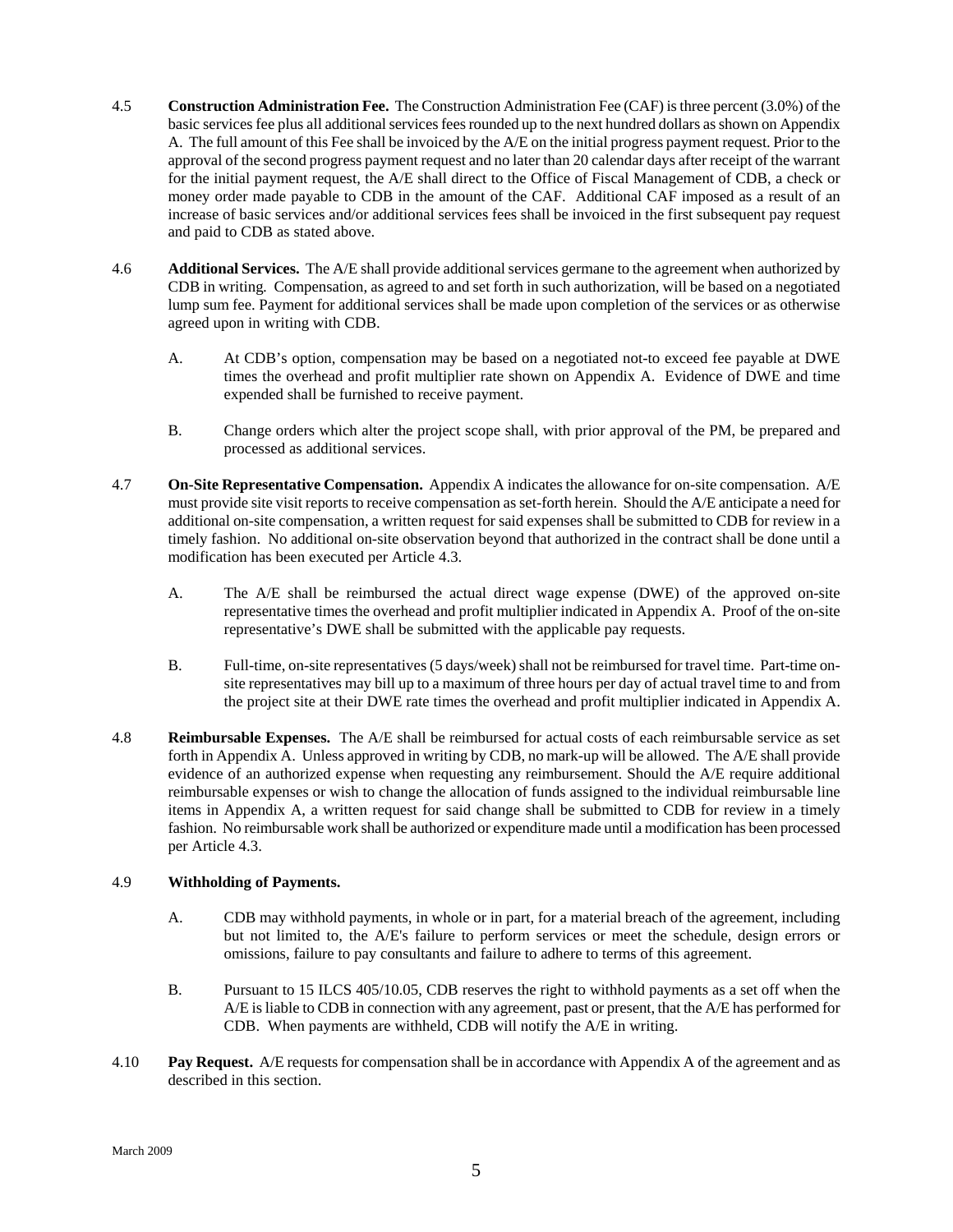<span id="page-7-0"></span>4.11 **Performance of Services.** Payments of the Basic Services fee are based, in part, on the assumption that the entire contracted scope of services will be performed. If the entire contracted scope of services is not performed by the A/E, then CDB reserves the right to recoup monies in order to achieve a fair and reasonable compensation.

# **ARTICLE 5 INSURANCE REQUIREMENTS**

- 5.1 **General.** The A/E shall purchase and maintain insurance coverage as set forth herein for the life of the agreement. CDB shall exercise sole discretion to determine the acceptability of the A/E's insurance carriers as of the time of contract execution. Subsequent to execution, if the A/E chooses to change carriers, CDB approval is required. Subsequent to execution, if CDB requires the A/E to change carriers due to an erroneous acceptability determination, the additional cost of the change shall be borne by CDB.
- 5.2 **A/E's Duty to Maintain Insurance.** The A/E shall have the duty to confirm that the terms of all insurance comply with the agreement. No action or failure to act on the part of CDB shall constitute a waiver of any requirement.
- 5.3 **Failure to Maintain.** If CDB determines at any time that the insurance does not meet the requirements, this shall constitute a material breach of the agreement and CDB shall provide prompt notice to the A/E and, in its sole discretion, may take measures to protect itself and the public from the effect of the A/E's breach.

#### 5.4 **Evidence of Insurance**.

- A. The A/E shall file with CDB evidence of complete coverage of all insurance required with the original signature of the insurance company's authorized agent. Fax copies will be accepted:
	- 1. A binder or certificate of insurance, or
	- 2. The complete insurance policy.
- B. The agreement will not be executed until acceptable evidence of coverage is on file with CDB. The A/E shall, at its own expense and delay, cease operations if the insurance required is terminated or reduced below the required amounts of coverage. CDB may stop payment to the A/E if the insurance required is terminated or reduced below the required amounts of coverage. In no event shall any failure of CDB to receive policies or certificates or to demand receipt be construed as a waiver of the A/E's obligation to obtain and keep in force the required insurance and to provide the required evidence of insurance.
- C. The Certificates of Insurance shall include CDB and the Using Agency as additional named insureds for occurrences arising, in whole or part, out of the work and operations performed. This does not apply to Workers Compensation and Professional Liability policies.

### 5.5 **General Liability Insurance Requirements.**

#### A. **Comprehensive Automobile Liability.**

- 1. Required minimum insurance coverages. The policy shall cover owned, non-owned and hired vehicles.
	- a. \$ 500,000 Bodily Injury Per Person
	- b. \$1,000,000 Bodily Injury Per Occurrence
	- c. \$ 500,000 Property Damage Per Occurrence
	- d. \$1,000,000 Combined Single Limit Coverage for bodily injury and property damage per occurrence in the same aggregate limit will be accepted in lieu of the separate limits specified.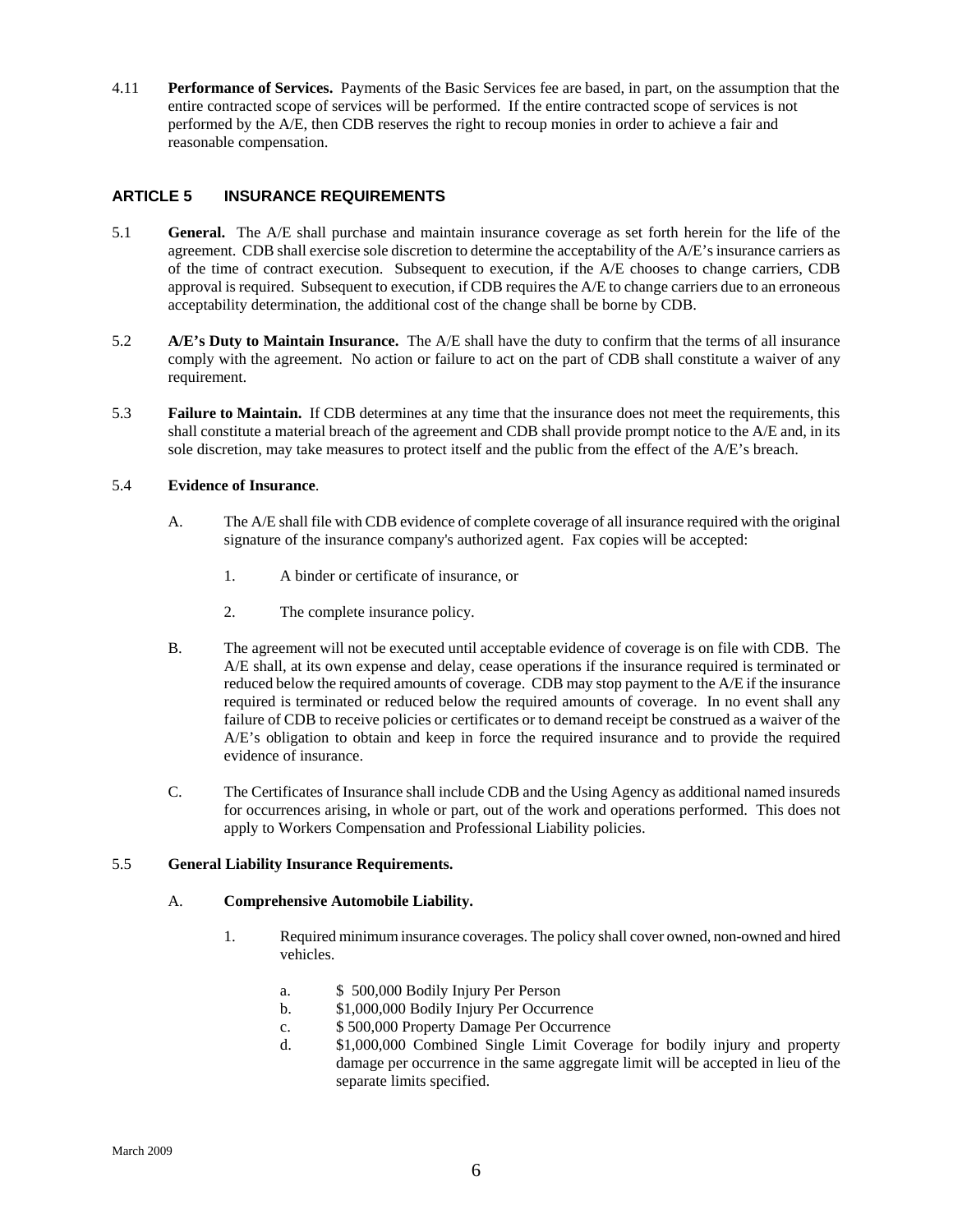- <span id="page-8-0"></span>B. **Commercial General Liability.** Include coverage for premises and operations, broad form property damage, products completed operations, independent contractor's personal injury liability, and contractual obligations. Coverage shall not be excluded because of the A/E's negligence. 1. The general aggregate limit shall be endorsed on a per project basis.
	- - a. \$1,000,000 Bodily Injury Per Person
		- b. \$1,000,000 Bodily Injury Aggregate Limit
		- c. \$ 500,000 Property Damage per Occurrence
		- d. \$1,000,000 Property Damage Aggregate Limit
		- e. \$1,000,000 Combined Single Limit Coverage for bodily injury and property damage per occurrence and, in the same aggregate limit, will be accepted in lieu of the separate limits specified above.
- C. **Umbrella or Excess of Loss Coverage.** If the limits specified in Article 5.5.A and 5.5.B are not met, an Umbrella or Excess Liability policy of not less than \$1,000,000 for any one occurrence and subject to the same aggregate over the Comprehensive Automobile Liability and Commercial/Comprehensive General Liability coverages is acceptable.

# 5.6 **Worker's Compensation Requirements.**

- A. **Statutory Requirement.** Worker's compensation shall be provided in accordance with the provisions of the Illinois Worker's Compensation Act, as amended. Notwithstanding the rating and financial size categories stated in this article, coverage may be provided by a group self-insurer authorized in Section 4(a) of the Act and approved pursuant to the rules of the Illinois Department of Financial and Professional Regulation, Division of Insurance.
- B. The A/E may use a Self-Insured Plan for Worker's Compensation Insurance if the plan is approved by the State of Illinois. For approval, the A/E shall obtain a certificate from the Illinois Industrial Commission, Office of Self-Insurance Administration, Springfield office.
- C. Employers Liability

| Each accident         | \$500,000 |
|-----------------------|-----------|
| Disease-policy limit  | \$500,000 |
| Disease-each employee | \$500,000 |

- D. The worker's compensation insurance carrier, or self insurance service agency where applicable, shall certify that, to the best of its knowledge, the A/E has properly reported wage and workforce data and made premium payments in compliance with Illinois' rates and worker classifications.
- 5.7 **Professional Liability Insurance Requirements.** Professional liability insurance shall cover the A/E against claims the A/E may become obligated to pay arising out of the performance of the A/E under the agreement and caused by any error or omission of the A/E or of any person employed by the A/E, or any others for whom the A/E is liable. The limit amount of the insurance shall be on a per claim basis.
	- A. The required coverage is stated in the agreement.
	- B. If project funding increases, the required coverage amount may be increased by modification.

# **ARTICLE 6 TERMINATION AND SUSPENSION OF THE AGREEMENT**

- 6.1 **Suspension.** CDB may suspend this agreement upon written notice**.** With any suspension of at least 12 months**,** the agreement will be subject to renegotiation. The A/E shall be paid for services performed prior to the suspension plus any reimbursable expenses then due.
- 6.2 **Termination for Convenience.** CDB may terminate this agreement on fifteen (15) calendar days written notice to the A/E for the best interest of the State of Illinois. The A/E shall deliver to CDB all drawings, specifications, reports, models, electronic media and all such other documents to be prepared and furnished by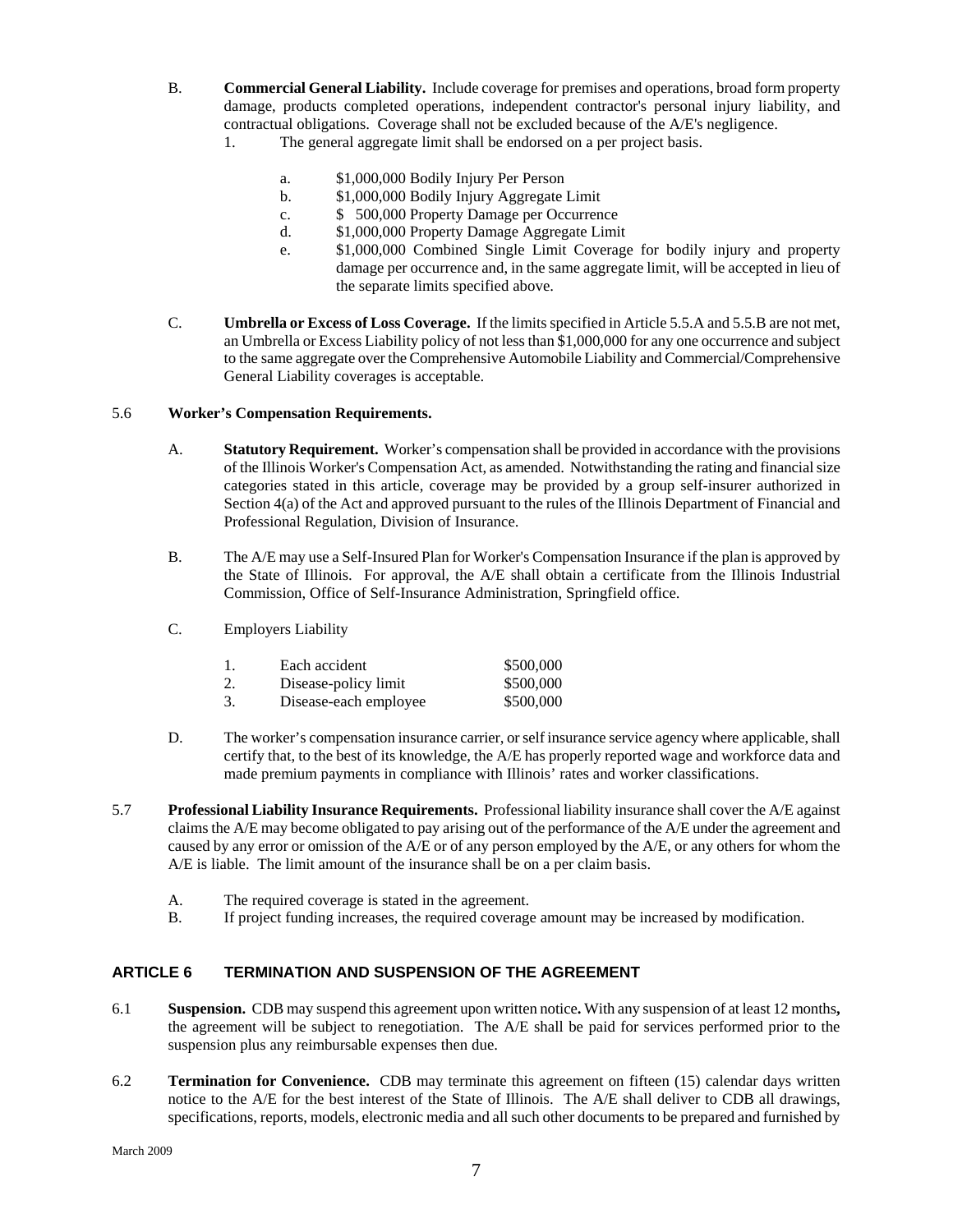<span id="page-9-0"></span>the A/E in the performance of services under this agreement, whether complete or in progress. The A/E shall be compensated for services performed prior to the termination date plus any reimbursable expenses then due and other reasonable and unavoidable non-labor costs. Notwithstanding this, payments for work performed made previous to the termination are based on the assumption that the entire contracted scope of services will be performed. CDB reserves the right to recoup any or all previous payments, and the right to deduct from the payments then or thereafter due the A/E, in order to establish a fair and reasonable amount of final compensation.

- 6.3 **Termination for Funding.** CDB's obligations hereunder shall cease immediately, without further payment being required, in any year for which the General Assembly of the state of Illinois or other legally applicable funding source fails to make an appropriation sufficient to pay such obligation. CDB shall give A/E notice of such termination for funding as soon as practicable after CDB becomes aware of the failure of funding.
- 6.4 **Termination for Cause.** If the A/E fails to perform any of its obligations under this agreement, CDB may, after seven (7) calendar days written notice during which period the A/E fails to perform such obligations, terminate the agreement. This shall be without prejudice to any other remedy CDB may have. CDB reserves the right to recoup any or all previous payments, or deduct from payments due the A/E, then or thereafter, for the cost of correcting such deficiencies with a completing A/E and, including but not limited to, the cost of additional A/E services made necessary by such failure to perform. CDB may take possession of any jobsite facilities, records, etc. and use same to the full extent they could have been used by the A/E. If CDB's expenses in completing the agreement exceed the unpaid balance or the agreement sum, the A/E shall pay the difference to CDB.
	- A. Should CDB terminate the A/E after bidding and prior to completion of the project, CDB shall not waive any claim it may have as a result of errors or omissions, except that the terminated A/E shall not be liable for any changes to the documents made by another A/E contracted by CDB to complete the project.
- 6.5 **Contract Ending Date.** The agreement shall terminate on the contract ending date as shown on Appendix A. Changes to the contract ending date will be done by written modification duly executed by the contracting parties.

# **ARTICLE 7 GENERAL PROVISIONS**

- 7.1 **Governing Law**. This agreement shall be governed by the laws of the State of Illinois.
- 7.2 **Severability of Clauses**. It is agreed that the illegality or invalidity of any term or clause of this agreement shall not affect the validity of the remainder of this agreement, and the agreement shall remain in full force and effect as if such illegal or invalid term or clause were not contained herein.
- 7.3 **Waiver of Breach.** The waiver by either party of any breach of this agreement shall not constitute a waiver as to any other breach.
- 7.4 **Written Notice.** Written notice shall be deemed to have been duly served if delivered in person to the individual or member of the firm or to an officer of the corporation for whom it was intended, or if delivered at or sent by certified mail, return receipt requested, to the last known business address of the recipient.
- 7.5 **Obligations Survive.** The obligations or duties imposed upon the A/E under the agreement shall survive any termination or closeout of the agreement.
- 7.6 **Successors and Assigns.** CDB and the A/E each binds itself, its partners, successors and assigns and legal representative to other party hereto and the partners, successors, assigns and legal representative of such other party in respect to all covenants, agreements and obligations contained herein.
- 7.7 **Independent Contractor.** The A/E is an independent contractor and in providing its services under this agreement shall not represent to any third party that its authority is greater than that granted to it under the terms of the agreement.

March 2009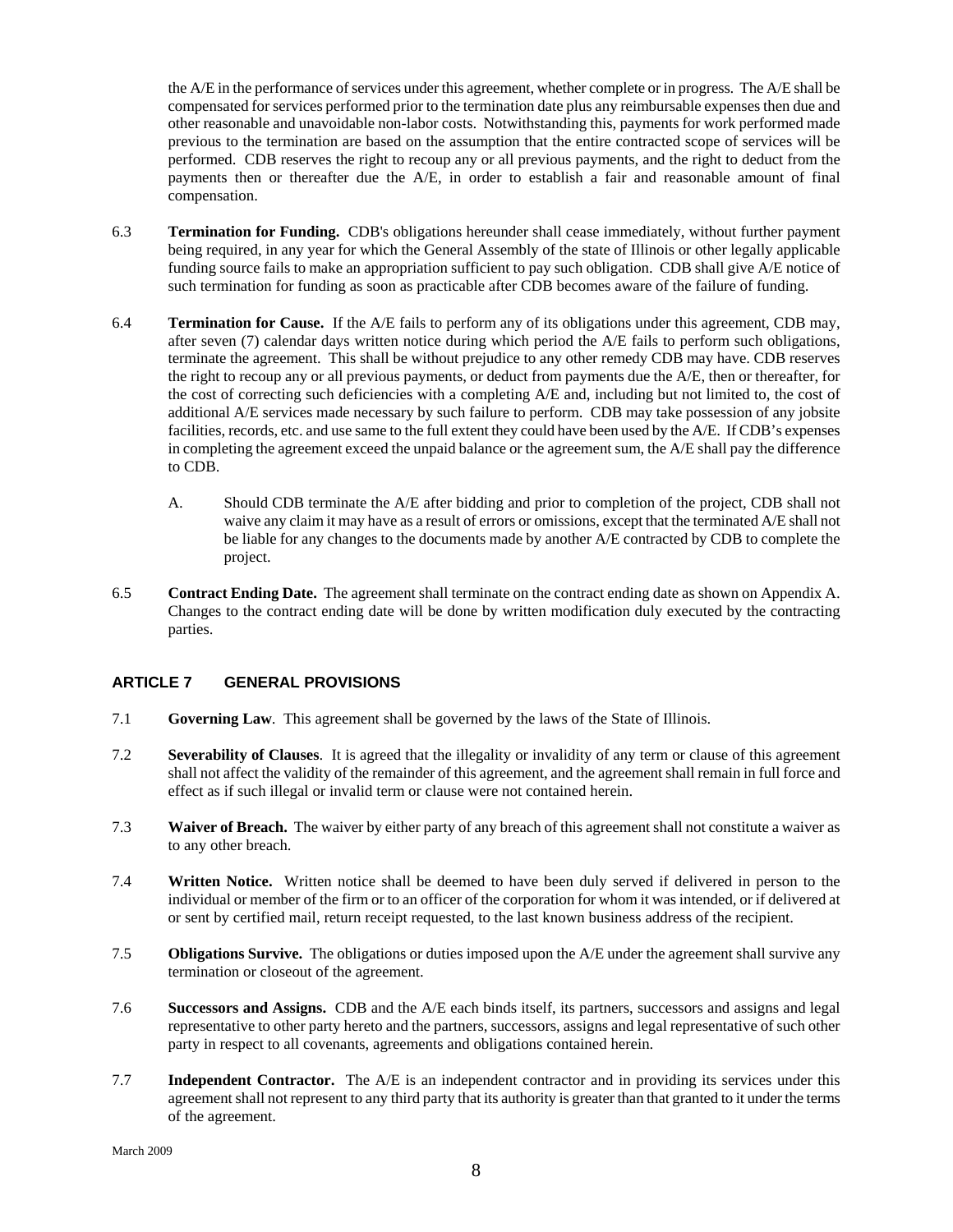- <span id="page-10-0"></span>7.8 **Work of other Professional Service Firms and Contractors.** CDB reserves the right to execute other agreements in connection with the project.
- 7.9 **Indemnification.** The A/E hereby agrees to indemnify, keep and save harmless, CDB, the using agency and the State of Illinois and their respective board members, officers, agents and employees, in both individual and official capacities, against all suits, claims, damages, losses and expenses, including attorneys' fees which are the result of an error, omission or negligent act of the A/E or any of its employees or agents arising out of or resulting from the performance of service under this agreement, except where such is due to the active negligence of the party seeking to be indemnified. This provision is applicable to the full extent as allowed by the laws of the State of Illinois and not beyond any extent which would render this provision void or unenforceable.
- 7.10 **Non-Assignment.** The A/E acknowledges that CDB is induced to enter into this agreement by, among other things, the professional qualifications of the A/E. The A/E agrees that neither this agreement nor any right or obligations hereunder may be assigned in whole or in part to another firm, without the prior written approval of CDB.
- 7.11 **Fair Employment Practice.** The A/E agrees in performing this agreement to comply with all statutory employment requirements, including, but not limited to, the provisions of the "Illinois Human Rights Act" (775 ILCS 5/1-101 et seq.) and "An Act to prohibit discrimination and intimidation on account of race, creed, color, sex or national origin in employment under contracts for public buildings or public works" (775 ILCS 10/1 et seq.).
- 7.12 **Record Keeping.** In accordance with 30 ILCS 505/6(I), the A/E shall maintain, for a minimum of five (5) years after the completion of the agreement, adequate books, records, and supporting documents to verify the amounts, receipts, and uses of all disbursements of funds passing in conjunction with the agreement. These records shall be available for the review and audit by the Auditor General. The A/E agrees to cooperate fully with any such audit and shall provide full access to all relevant materials. Failure to maintain the records required by this provision shall establish a presumption in favor of the State for the recovery of any funds paid by the State under the agreement for which adequate records are not available, through some fault of the A/E, to support their purported disbursement.
- 7.13 **Right to Audit.** CDB shall have the right to have access to and audit all of the A/E's records, books, correspondence, instructions, drawings, receipts, vouchers, memoranda and similar data relating to this contract throughout the term and for a period of five years after payment. In addition, CDB or its authorized representative shall have access to the A/E's facilities and shall be provided adequate and appropriate work space, in order to conduct audits in compliance with this article.
- 7.14 **Confidentiality.** The A/E shall keep all information concerning the project confidential, except for communications incident to completion of the project between the CDB, the A/E, using agency, and the assigned contractors, and their independent subcontractors, suppliers, and sub-consultants, and except for publicity approved by CDB and communications in connection with filings with governmental bodies having jurisdiction over the design and construction of the project.
- 7.15 **Cooperation with CDB's Consultants.** The A/E agrees to cooperate with any consultant retained by CDB, but the A/E shall not be contractually responsible for such consultants.

# **ARTICLE 8 ALTERNATIVE DISPUTE RESOLUTION (ADR)**

8.1 **General.** Except as otherwise provided below, CDB will resolve disputes and its decision will prevail unless otherwise removed to a court of competent jurisdiction. Before any party files litigation it shall submit the dispute to ADR, and all parties and their subcontractors or agents who are involved in the dispute shall participate in the ADR. CDB expressly retains all rights under the Articles titled CDB Rights and Responsibilities and Termination and Suspension of the Agreement contained herein. CDB's exercise of its rights shall not be subject to ADR, but disputes concerning amounts due and owing are subject to ADR. Legal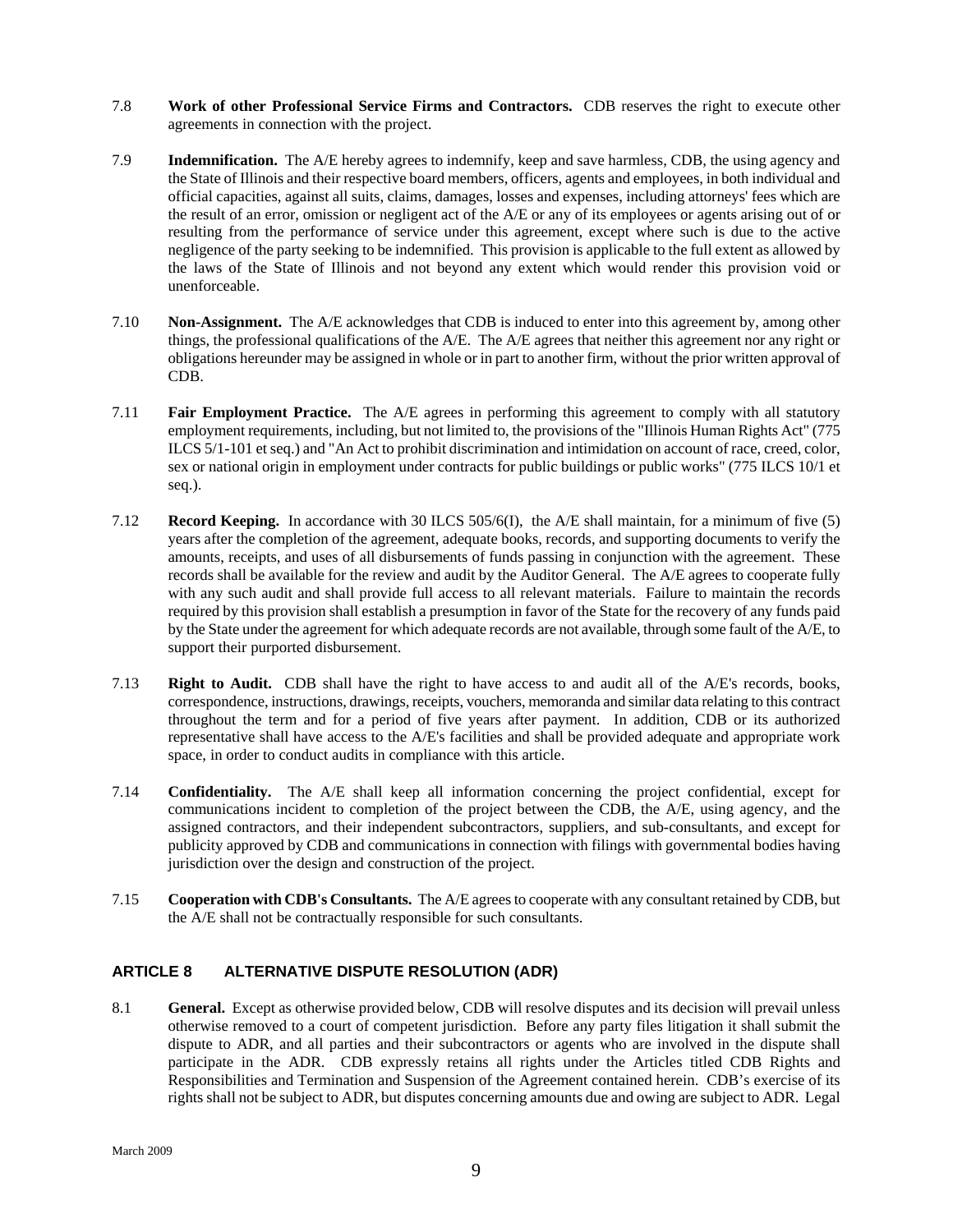rights and remedies of any party that may be provided by law shall not be waived or tolled by participation in ADR, unless otherwise agreed in writing.

<span id="page-11-0"></span>8.2 **Not a Cause for Delay.** CDB decisions or pending ADR shall not be cause for delay of the work. The A/E shall proceed diligently with the performance of this agreement and in accordance with CDB's decision whether or not the A/E or anyone else has an active claim pending. Continuation of the performance of this agreement shall not be construed as a waiver of any rights accruing to the A/E.

#### 8.3 **Definitions.**

- A. **Dispute:** Any contested claim or matter growing out of the project or CDB's project contracts regarding payment or time for performance, but not including personal injury cases (including worker injuries), vehicle accidents, contractor-subcontractor matters in the nature of lien actions, employment matters, contract suspension or termination, contractor prequalification suspension, or any other action on prequalification.
- B. **Parties:** Parties to a dispute shall be defined broadly to include anyone who may have a stake in the dispute or whose participation is perceived as essential to resolution, whether or not there is a direct contractual relationship. Parties shall also include any other entity holding a contract with CDB whose performance of its contract relates in any way to the dispute or claim.
- C. **ADR:** ADR is a process conducted with the assistance of a neutral person or persons the parties agree is unbiased and qualified to understand the dispute and make the determinations that may be required. Forms of ADR that may be utilized include, but are not limited to, mediation, mini-trials, a dispute resolution board, or resolution through expert opinion, but do not include arbitration or binding decisions.
- 8.4 **Cooperation.** In the event that disputes arise, CDB and the A/E agree to exercise good faith efforts to resolve the matter fairly, amicably and in a timely manner. Litigation shall be considered as a last resort to be employed only when ADR methods fail. At the request of any party to a dispute, regardless of dollar amount, CDB and the A/E agree to cooperate in resolution by first conferring with the other parties and by submitting the matter to ADR. CDB and the A/E agree that ADR shall be a condition precedent to filing a Court action or administrative proceeding seeking economic recovery greater than \$25,000. When ADR is utilized, the A/E and CDB agree to have in attendance a person with actual authority to resolve the dispute. When approval of CDB's Board is required, CDB personnel shall be exempt from the requirement but shall notify all concerned at the earliest possible time when it is apparent the Board approval will be required for ultimate resolution. If the parties to the dispute cannot agree on a form for ADR or a neutral to facilitate the ADR, then CDB shall make the determination and its determination shall be final.
- 8.5 **Sharing Expenses.** All parties to ADR shall share the expense of the neutral equally or on a pro rata basis if agreed. Individuals must bear their own costs such as travel expenses, attorney fees, or fees charged by consultant hired by the individual.
- 8.6 **Subconsultants.** The A/E shall require its subconsultants to agree to and be bound by this provision.
- 8.7 **Confidentiality.** All ADR procedures shall be strictly confidential. Neither statements made during the course of ADR nor documents generated for the purpose of ADR shall be discoverable in any subsequent litigation. In no event shall a mediator or other neutral party engaged to assist in ADR be deposed or called to testify in any subsequent litigation.

# **ARTICLE 9 STATUTORY REQUIREMENTS**

9.1 **General.** The A/E shall comply with all State and Federal requirements governing the design of the project and this agreement. The A/E, in cooperation with CDB, shall review the project and determine if any of the statutory requirements apply.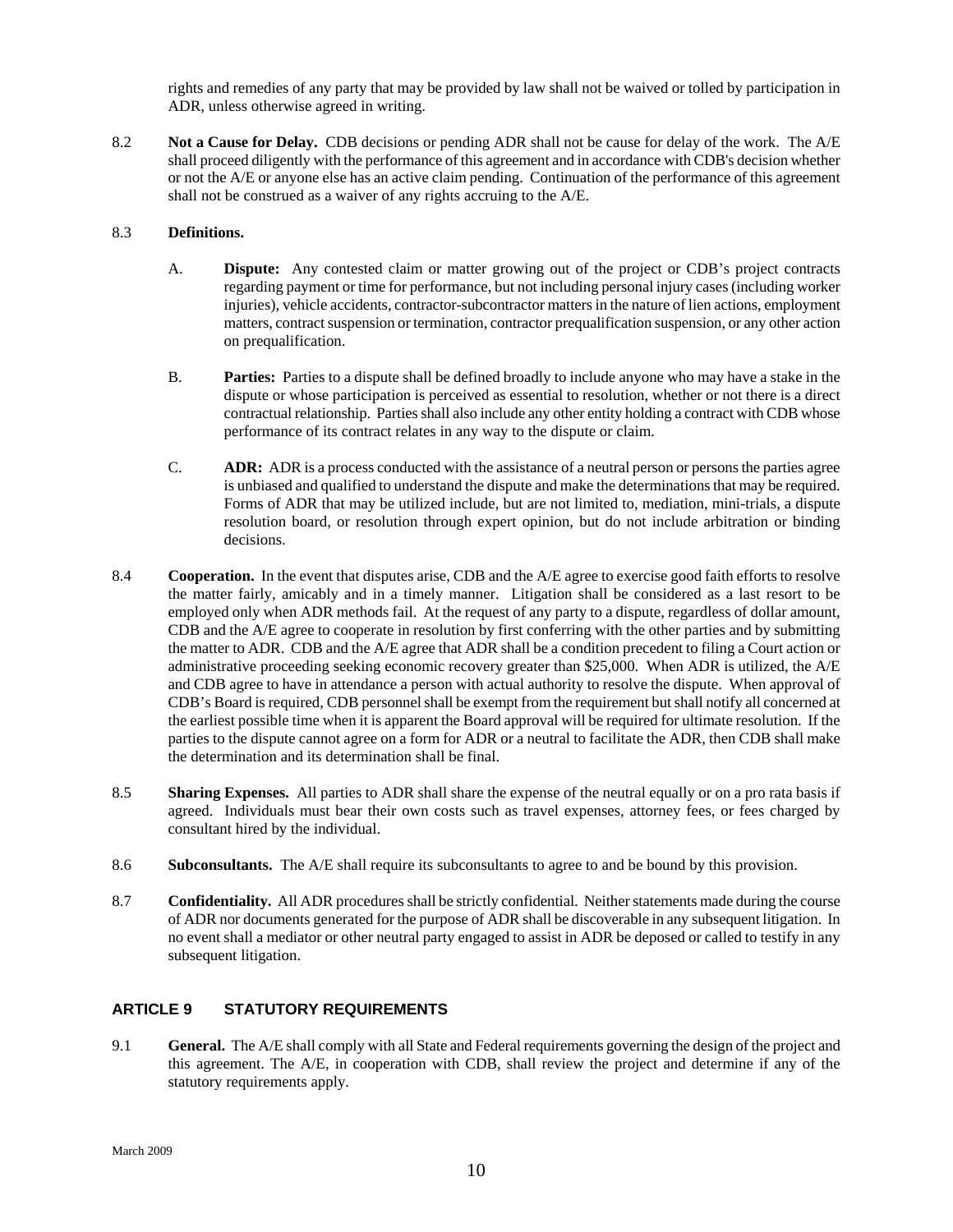9.2 **Federally Funded Projects.** Certain projects may be funded in full or in part with federal funds which may have specific restrictions. On federally funded projects, standards of the federal agency may supplement or take precedence. Special requirements for individual projects will be provided by the CDB PM.

# **ARTICLE 10 GENERAL SERVICES**

- 10.1 **General.** The A/E shall provide the services indicated herein in accordance with the terms and conditions of the agreement.
- 10.2 **Design Criteria and Policies.** CDB has adopted certain design policies in force at the time of execution of this agreement that shall be incorporated into the A/E's basic services. A/E shall comply with all applicable design policies and submission requirements as set forth in the CDB Design and Construction Manual.
- 10.3 **Meetings.** The A/E shall be in attendance at, and record minutes of, all meetings required by this agreement throughout the course of the project as set forth herein. A/E shall distribute copies of meeting minutes to participants and other interested parties as directed by the CDB PM within seven (7) calendar days. A/E consultants shall attend each meeting as appropriate or as requested by the CDB PM.
	- A. Orientation / Fee Negotiation
	- B. Design Submittal Review(s)
	- C. Pre-Bid
	- D. Pre-Construction
	- E. Construction Pay/Progress
	- F. Substantial Completion
	- G. Final Acceptance
- 10.4 **Monthly Progress Reports.** The A/E shall submit monthly progress reports of design/construction activities to the CDB PM. Failure to submit monthly reports may result in delay to A/E's progress payments. The report shall include:
	- A. Activities completed and items pending since last report.
	- B. Projected progress.
	- C. Comparison of schedule and actual progress.
	- D. Decisions or information required.
- 10.5 **Site Surveys.** The A/E shall be required to provide or obtain surveys essential to the design and construction of the project as a basic service. A/E is responsible for obtaining its own benchmarks, location of utilities and topography information for establishing building and site improvements locations.
- 10.6 **Utility Agreements.** The A/E shall review each agreement between a public utility and the using agency to confirm that the proposed utility service capacity, equipment, entrance location(s) and routing path has been provided to meet the requirements of the project design. The A/E shall include all utility costs in the Proposed Project Cost Budget (PPCB) form at 100% design submittal.
- 10.7 **Permits.** When specifically directed by CDB, prior to the bidding phase, the A/E shall provide the local authority (or authorities, where more than one local authority has jurisdiction) with sufficient design documents as it may require for purposes of review and/or issuance of general building permits. A/E shall provide CDB with all review correction notices or comments issued by the local authority. When directed by CDB, A/E shall make corrections to the documents and resubmit to the local authority for review and/or issuance of permits.

A/E shall design to the standards necessary to receive permits from municipal, state and federal agencies having jurisdiction over any aspect of the project. (EPA, IEPA, Army Corps of Engineers, Water Reclamation Districts, etc.), and shall be responsible to submit for and obtain such permits.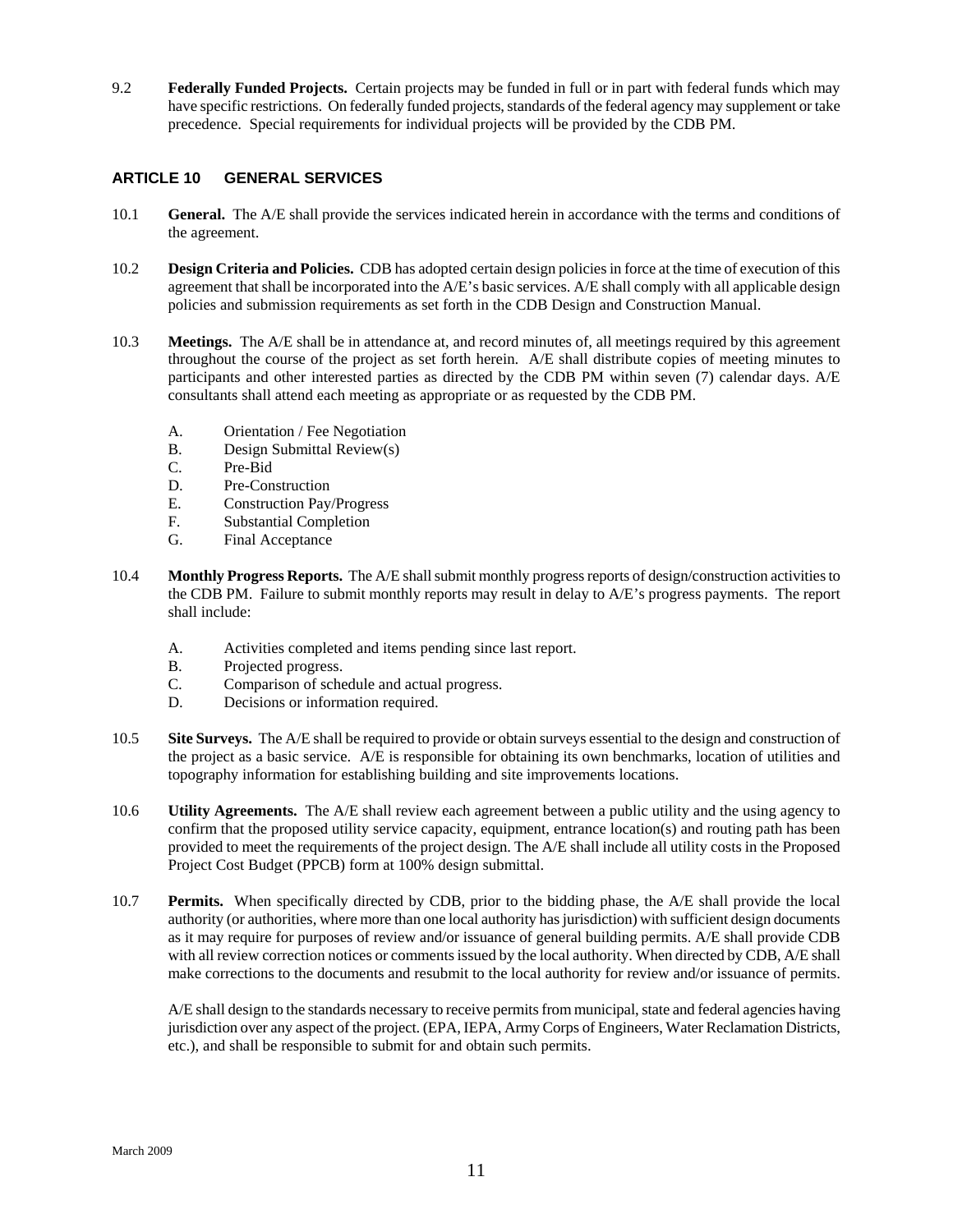- <span id="page-13-0"></span>10.8 **Application of Professional Seals.** Final technical reports and all bidding documents shall contain a legible seal, signature, date and license expiration date of the architect, structural engineer or professional engineer responsible for the document or under whose supervision the document was prepared.
	- A. Drawings, including record drawings, shall be sealed in the prescribed manner above.
	- B. For project manuals and technical reports the seal shall be provided by the design professional responsible for the overall coordination of the project. If more than one design professional has responsibility for portions of the work, additional seals may be provided on the cover, or on a separate signature sheet immediately following the table of contents.
	- C. CDB will waive the requirement for professional seal for asbestos abatement projects prepared by a Certified Industrial Hygienist (CIH), providing the CIH binds a copy of its valid IDPH issued license in the Project Manual immediately after the Table of Contents and provides two additional copies of the license to the CDB PM.

# **ARTICLE 11 PROJECT BUDGET AND ESTIMATING**

#### 11.1 **Project Budget.**

- A. The project budget is the total funding available for the project. Any changes to the project budget will be issued in writing by the PM. The construction budget indicated on Appendix A is the funds available for construction. The Design Budget indicated on Appendix A represents ninety percent, (90%), of the construction budget. The Base Bid design cannot exceed the design budget unless authorized in writing by CDB.
- B. The A/E shall use the Proposed Project Cost Budget form (PPCB), to show the distribution of the project costs.
- 11.2 **Contingency Budget.** Ten percent, (10%), of the construction budget shall be set aside for the project contingency. When appropriate, CDB may permit the base bid to be designed up to 95 percent of the construction budget for selected projects.
- 11.3 **Alternate Bids.** The A/E shall prepare the bidding documents to include all elements of the work. When the base bid design clearly exceeds the design budget, the A/E shall evaluate the components of the design and move any portion not essential to the function of the project to an alternate bid. All alternate bids shall be clearly identified on the PPCB form.
	- A. Alternate bids may not be included in the project without permission of the PM.
	- B. The A/E shall develop in conjunction with the using agency and the PM, an order of priority to be used in awarding alternates.
	- C. When the base bid design fully accomplishes the scope of work, alternate bids that enhance the base bid qualifies for additional service compensation.
	- D. CDB may negotiate an adjustment to the construction phase services fee for services not rendered as a result of not awarding any alternate.
- 11.4 **Estimates.** Estimates of probable construction costs shall be prepared at each stage of the project design phase. The A/E shall submit these estimates with each review submittal. Itemized and detailed final estimates incorporating all addenda are required prior to the bid opening. CDB reserves the right to cancel the bid opening if the estimate is not submitted prior to the bid opening. The A/E shall be responsible for all costs incurred including re-bidding for failure to comply with the provisions of this Article.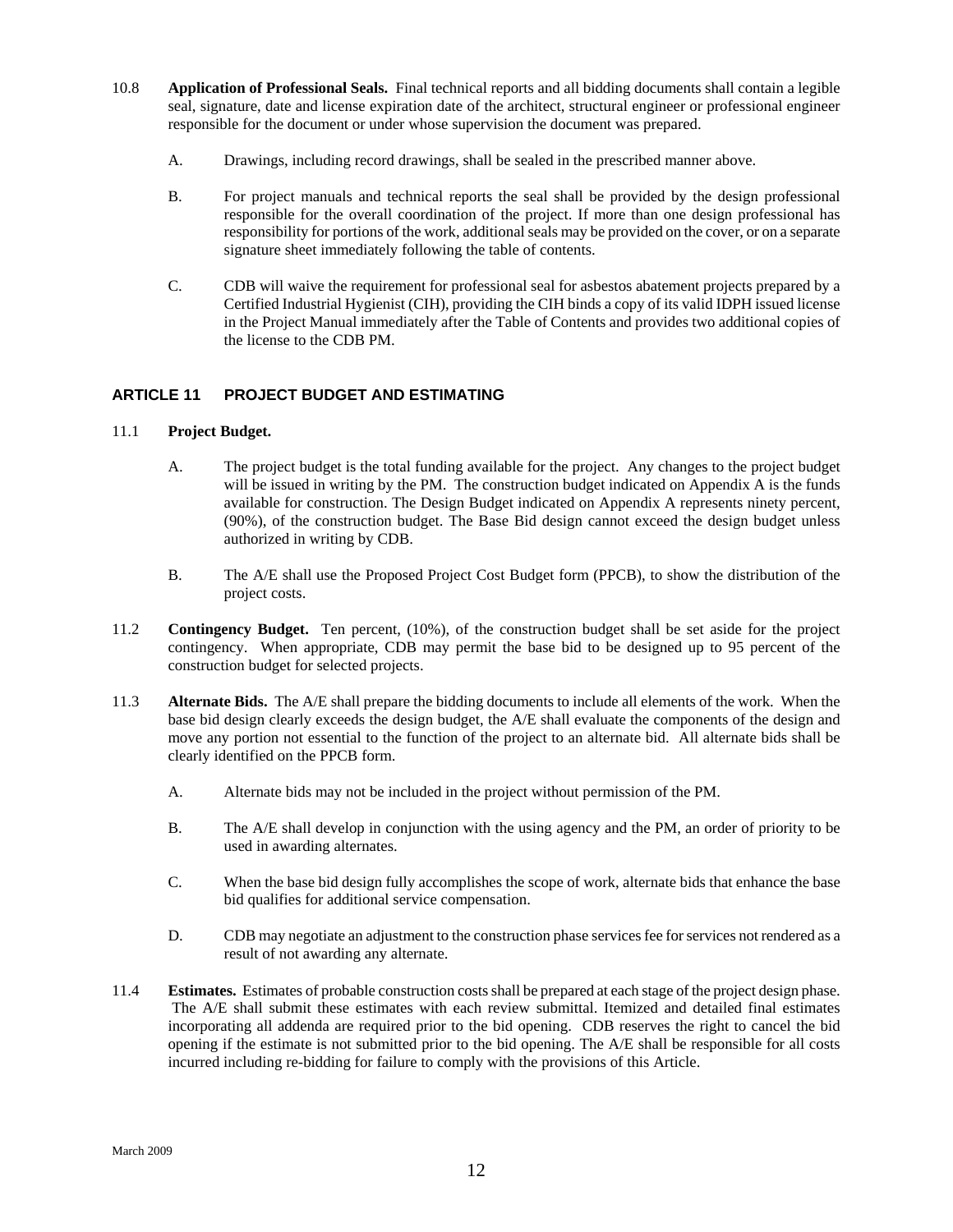#### <span id="page-14-0"></span>**ARTICLE 12 DESIGN PHASE**

#### 12.1 **Programming.**

- A. A project scope statement will be supplied by CDB for projects with a simple or well-defined scope. The scope may contain background and justification for the project and quantification of work items contained in the project. The project scope statement will define the project budget.
- B. For new construction and major rehabilitation projects, CDB may provide a program statement describing proposed program activities, space requirements, and equipment needs.
- C. In the event a program statement is not provided by CDB and programming is required from the A/E, it will be considered as an additional service with compensation negotiated.
- 12.2 **Moveable Equipment.** The responsibility for specifying, purchase and installation of moveable equipment is that of the using agency and the Department of Central Management Services.
	- A. The A/E shall cooperate by providing the using agency with dimensional, color finish, etc. information necessary to specify any equipment not included in the CDB project.
	- B. A/E will be compensated with Additional Services for any design and specification related to moveable equipment requested by CDB beyond that described above.
- 12.3 **Telecommunications Equipment.** Telecommunications or radio equipment for State facilities generally falls under the jurisdiction of the Division of Telecommunications, Department of Central Management Services. The PM and using agency will instruct the A/E when/where outlets, conduits, wiring, etc. are to be included in the CDB project. Coordinate with Utility Company and other agencies.

#### 12.4 **Program Analysis.**

- A. Review and coordinate the data contained in the project scope statement, consult with designated representatives of CDB and the using agency when required and visit the project site to obtain a thorough understanding of the existing conditions and the project.
- B. Provide a program analysis report containing the coordinated project scope supplemented by all other information necessary to form a complete basis for the project design. Including field verification of any information provided by CDB and the Using Agency.
	- 1. For remodeling projects, A/E shall provide a statement of the status of asbestos inspections and/or abatement. The A/E shall review the asbestos inspection report and/or management plan, where available, and note any possible disturbances of asbestos-containing materials as a result of the project. Provide a listing of the type and quantity of materials tested positive that will be disturbed. Note also, any materials listed as "assumed" to be positive for containing asbestos and indicate the quantity of samples proposed to be taken and sampled to verify the assumed condition. CDB Form 9 as provided in the CDB Manual for Statewide Asbestos Surveys (most current edition) is an acceptable format for this purpose.
	- 2. Opinion of probable construction costs including asbestos abatement in scope itemization format. Include CDB CAF (3.0%), and 10% contingency budget.
	- 3. Estimated duration of project construction schedule including asbestos abatement.
- C. Resolve, in consultation with CDB and the using agency, any discrepancies in the project scope or budget prior to proceeding to the applicable design phase as set forth in the project schedule as indicated on Appendix A of the agreement.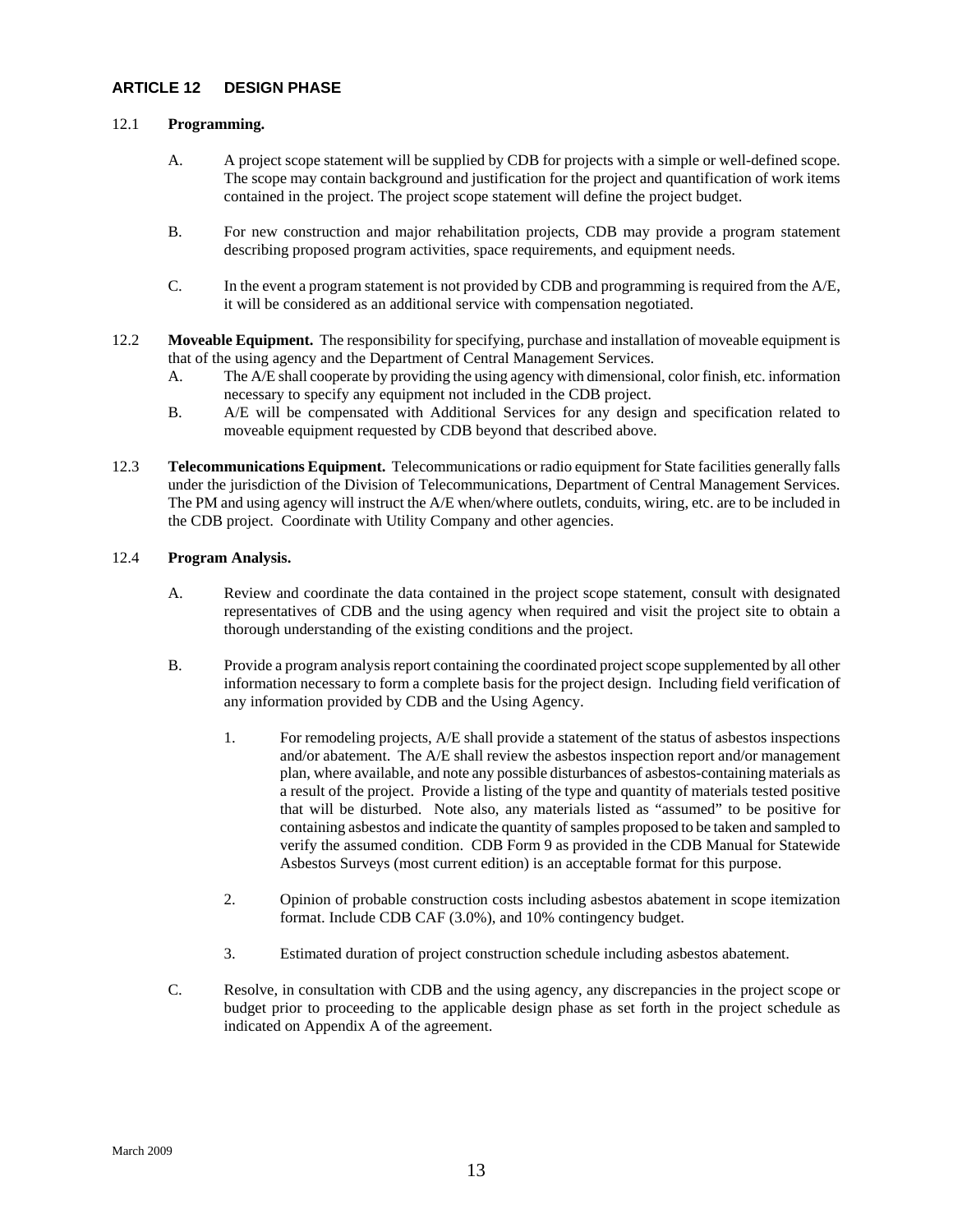#### <span id="page-15-0"></span>12.5 **Schematic Design.**

- A. Based on the program analysis, A/E shall prepare up to three (3) design studies for review and consideration by CDB and the Using Agency. Design studies may include written descriptions and alternatives, drawings and other documents as appropriate.
- B. Cost estimates for each schematic design study shall be provided.
- C. Upon review and comment of the schematic design by CDB and the Using Agency, the A/E shall proceed to the applicable design level for one of the proposed designs as modified by any comment during the review.

#### 12.6 **Design Development.**

- A. Prepare design development submittal based on the program analysis and accepted schematic design if included in the agreement. Submittal shall illustrate the resolution of all building and site elements.
- B. A/E shall not proceed beyond design development phase until provided with a written statement properly endorsed by CDB and the using agency signifying acceptance of the proposed design. Acceptance statement shall include all agreed upon revisions to the design submitted.

#### 12.7 **Bidding Documents.**

- A. Prepare bidding documents consisting of Project Manual, Bid Form(s), and Drawings based on the accepted design development submittal, including all agreed upon revisions, in a form suitable for public bidding of contracts in conformance with the Illinois Procurement Code, and CDB Rules and Regulations.
- B. Documents shall be submitted and reviewed at the stages of completion as set forth in Appendix A. Each submittal will contain, (at a minimum) the Project Manual, Drawings, detailed cost estimate and PPCB form.
- C. Additional information to be submitted to the CDB by the 100 percent bidding documents submittal includes the final code analysis/regulatory review action checklist, copies of all permits and approvals, proposed list of critical work, explanation of factors used in determining specified construction duration and executed utility agreements, as applicable.

#### 12.8 **Review Process.**

- A. Submit documents for review as required by the agreement. The A/E shall provide up to ten (10) sets of review documents for CDB and using agency for each review. CDB shall reimburse A/E for additional review sets.
- B. Following the reviews, the A/E shall respond to the PM in writing to all review comments and questions within 14 calendar days.

#### **ARTICLE 13 BIDDING PHASE**

- 13.1 **General.** All bidding documents require the approval of CDB prior to the A/E printing and distributing documents to the public. Upon approval, the A/E shall sign, seal and date all drawings and the project manual with the same date. Dates shall reflect the most recent state of completion.
- 13.2 **Official Advertisement for Bids.** The Illinois Procurement Code 30 ILCS 500/1 requires that contracts shall be advertised at least fourteen (14) calendar days before the bid opening. The A/E shall provide type of contract(s) to be bid and estimate information necessary for the advertisement to the CDB PM.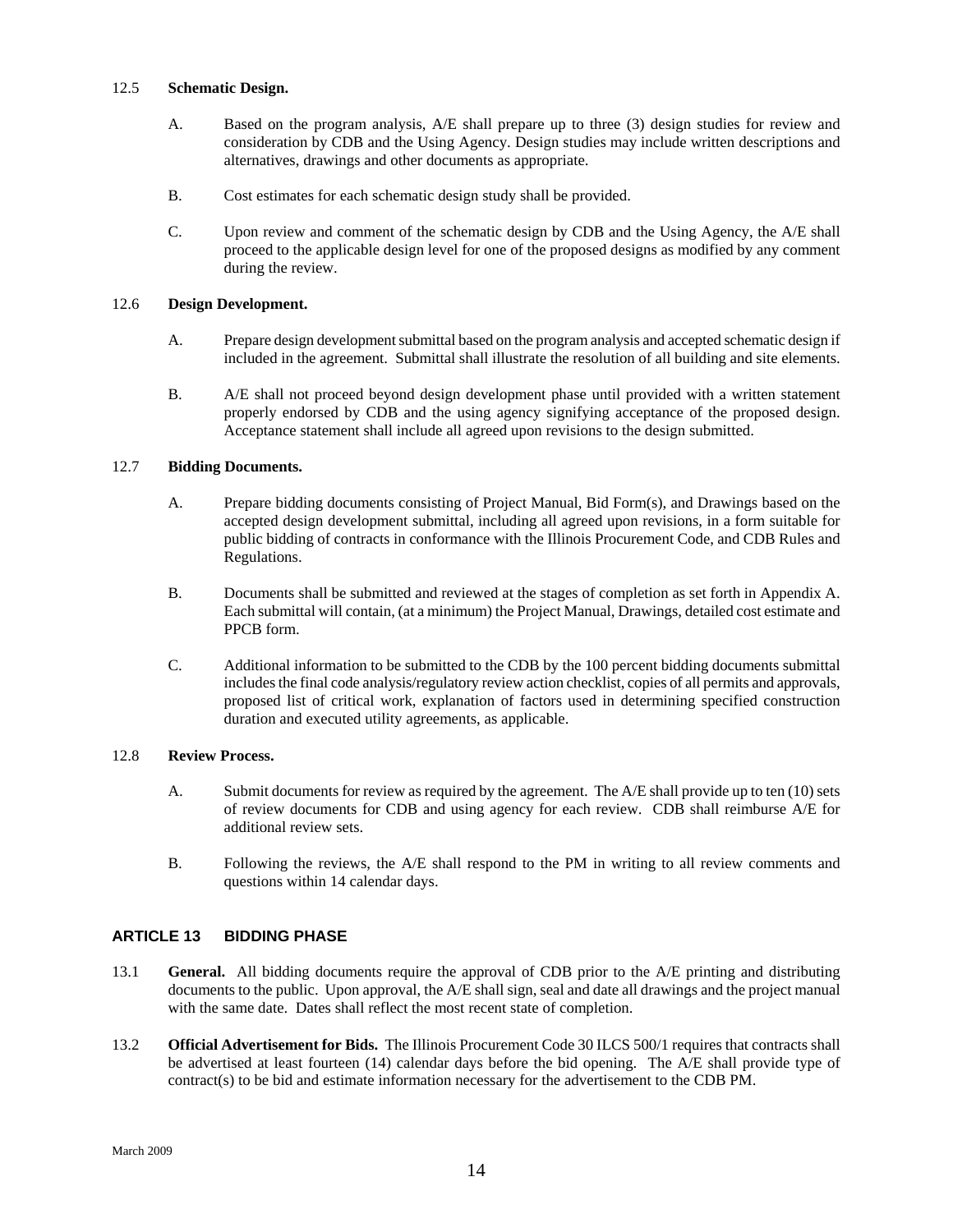- 13.3 **Document Distribution.** The reproduction and distribution of bidding documents is the responsibility of the A/E. The A/E shall maintain an accurate record of all vendor provided printing costs. "In-House" printing of bid sets is permitted when included in the agreement.
	- A. The A/E shall distribute bid documents to all interested bidders, subcontractors, suppliers, etc.
	- B. Plan holders shall make a reasonable plan deposit, (as determined by the A/E with PM concurrence), or be a member of a non-cash deposit program in accord with the advertisement for bids. The A/E shall comply with all CDB supported non-cash deposit programs. The plan deposit may be cash or company check. Plan holders that return bidding documents within forty-five (45) calendar days of the bid opening shall have their deposit returned to them. The A/E will return the deposit within 10 days of receipt of bidding documents if the plans are in good reusable condition. The contractors awarded the work shall not be required to return their bidding documents but their deposits shall be returned to them. An accurate record of all deposits shall be kept by the A/E and submitted to the PM. All deposits not returned shall be credited to the A/E printing reimbursable account and reported with the A/E's regular pay requests.
	- C. Plan holders shall not be charged handling and postage to obtain bidding documents for the number of sets included in Appendix A of the agreement. Additional sets above the number listed in Appendix A shall be a reimbursable to the agreement. Postage to return documents shall be at the plan holder expense.
	- D. The following individuals and offices shall receive the bidding documents, or portions of the bidding documents as directed by the project manager. These individuals and offices shall be listed on the plan holder lists.
		- 1. Dodge Plan Rooms. The A/E shall send one complete set of bidding documents to the F.W. Dodge Corporation Plan Room in Springfield, IL. Projects located in the northern region shall also be filed at the Chicago office. Projects located in the southern region shall also be filed at the St. Louis Area office.
		- 2. Other Plan Rooms. All participating plan rooms are listed on the CDB Website under Procurement Opportunity Information, General Bid Information.
		- 3. CDB Offices. Bidding documents shall be distributed at the time of public distribution to various CDB personnel and sections as listed below:
			- a. PM one set of bidding documents, PPCB, plus detailed estimate.
			- b. CDB Fair Employment Practices Technician one project manual
			- c. Construction Technician one printed set of bid drawings along with one set of drawings and project manual on compact disk (CD).
			- d. CDB Contracts unit one project manual, detailed estimate and PPCB.
			- e. CDB Bid Receiving Office (other than Springfield) one project manual, and PPCB plus one detailed estimate.
		- 4. Using Agency. Two sets of bidding documents.
- 13.4 **Plan Holder Lists.** Periodically, the A/E shall submit the list of plan holders, including address, telephone number, and contract(s) the plan holder intends to bid to the PM. A list of plan holders shall be submitted to the PM for verification of contractor's pre-qualification no later than seven (7) calendar days prior to the bid opening date. A/E shall submit a final list of plan holders to the PM and CDB Bid Officer on each day bids are received.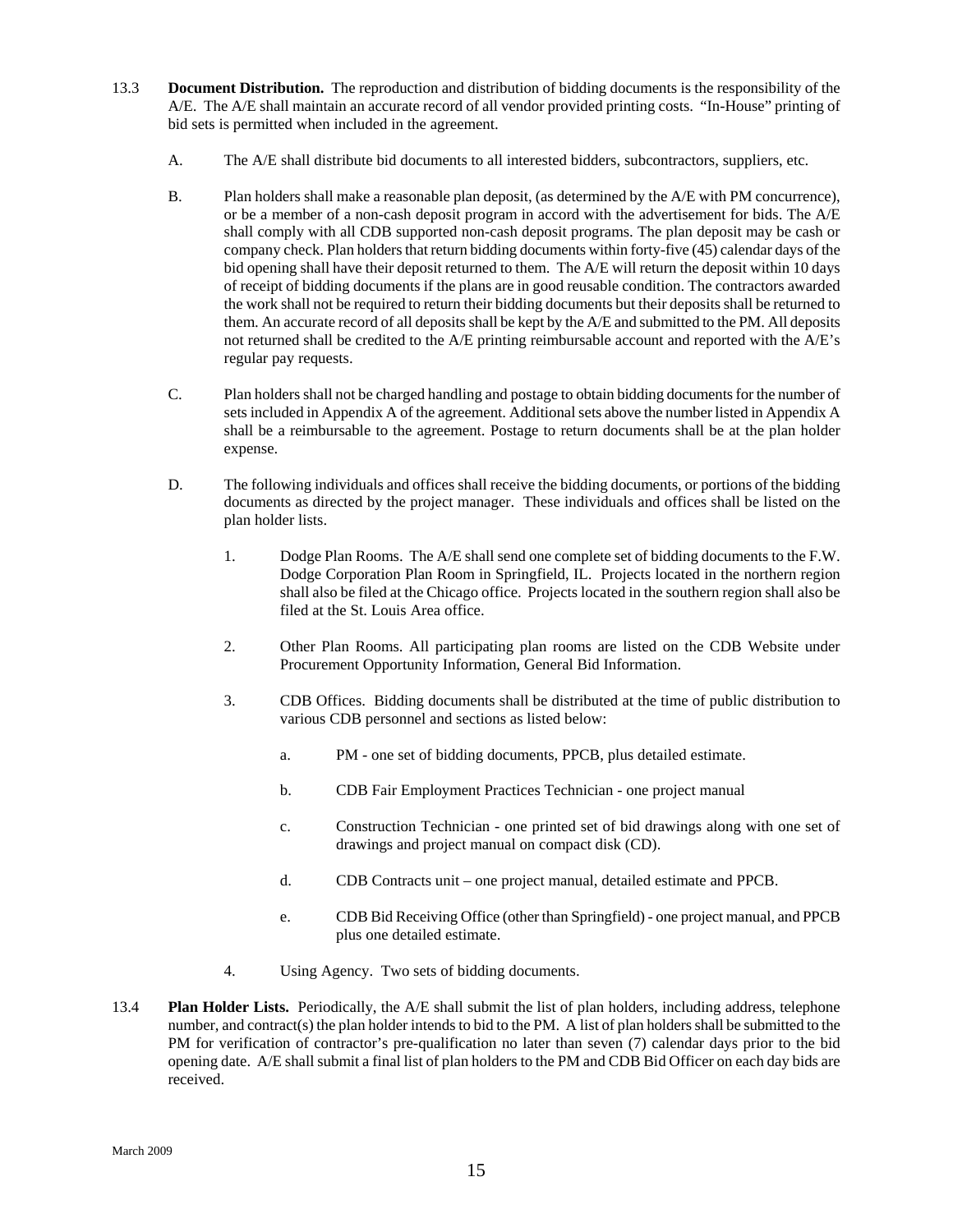- <span id="page-17-0"></span>13.5 **Addenda.** The A/E shall prepare all required addenda.
	- A. All addenda, including all revised drawings and sections, must be approved by the PM prior to distribution. A/E shall allow sufficient time for CDB review and acceptance of each addendum.
	- B. Plan holders, CDB and the using agency shall receive copies of all addenda.
	- C. Pre-bid conference minutes and bid tabulations are not to be issued as addenda.
- 13.6 **Bid Openings.** The A/E shall attend all bid openings for the project unless specifically excused by the PM.
	- A. A/E shall provide bid results to all parties that require the information. CDB will provide A/E with one set of bid tabulations at the bid opening. In the event the PM excused the A/E from attending the bid opening, the PM will telefax the bid tabulations to the A/E.
	- B. For projects that have a coordinating contractor, A/E shall provide the assigned contractor bid tabulations to the coordinating contractor bidders within two (2) business days. These bid tabulations are to be issued for informational purposes only and shall not be issued as an addendum.
- 13.7 **Bid Analysis.** A/E shall provide assistance to CDB to identify the apparent successful bidder or bidders.
	- A. Review all product substitutions submitted in accordance with procedures set forth in Standard Documents for Construction and provide CDB with a written recommendation to accept or reject the proposed substitution.
	- B. Review all unit prices submitted and provide written recommendation or rejection.
	- C. Bids submitted that fail to acknowledge all addenda issued shall be reviewed. A/E will be requested to attest that, in the A/E's opinion, the addenda not acknowledged is, or is not, work related for that particular contract.
	- D. Bids submitted that contain additional verbiage applied by the bidder shall be reviewed. A/E will be requested to attest whether, in the A/E's opinion, the additional verbiage does or does not constitute a qualifying statement.
	- E. When lowest bid received differs substantially from all other bids received, A/E shall contact the low bidder and review the bid as it pertains to the requirements of the project. Report findings to the CDB Project Manager in writing.
	- F. When single bids are received, A/E shall provide the CDB Project Manager with a written explanation of all efforts used to obtain bidders and include an informed opinion addressing the suspected reason(s) a single bid was received.
- 13.8 **Contract Award.** CDB will notify the A/E and all successful bidders of our intent to award a contract by copy of the Notice of Award (NOA) letter.
- 13.9 **Presumption of Award.** A/E shall not discuss with bidders, news media, etc., any presumption of award until the award is decided by CDB.

# **ARTICLE 14 CONSTRUCTION PHASE**

- 14.1 **General.** The A/E shall perform administrative duties during this phase of the project.
- 14.2 **CDB's Representative.** The A/E shall consult and advise CDB and act as CDB's representative as provided in the Standard Documents for Construction and herein. CDB's instructions to the contractors may be issued through the A/E who shall have authority to act on behalf of CDB to the extent provided in this document and the Standard Documents for Construction.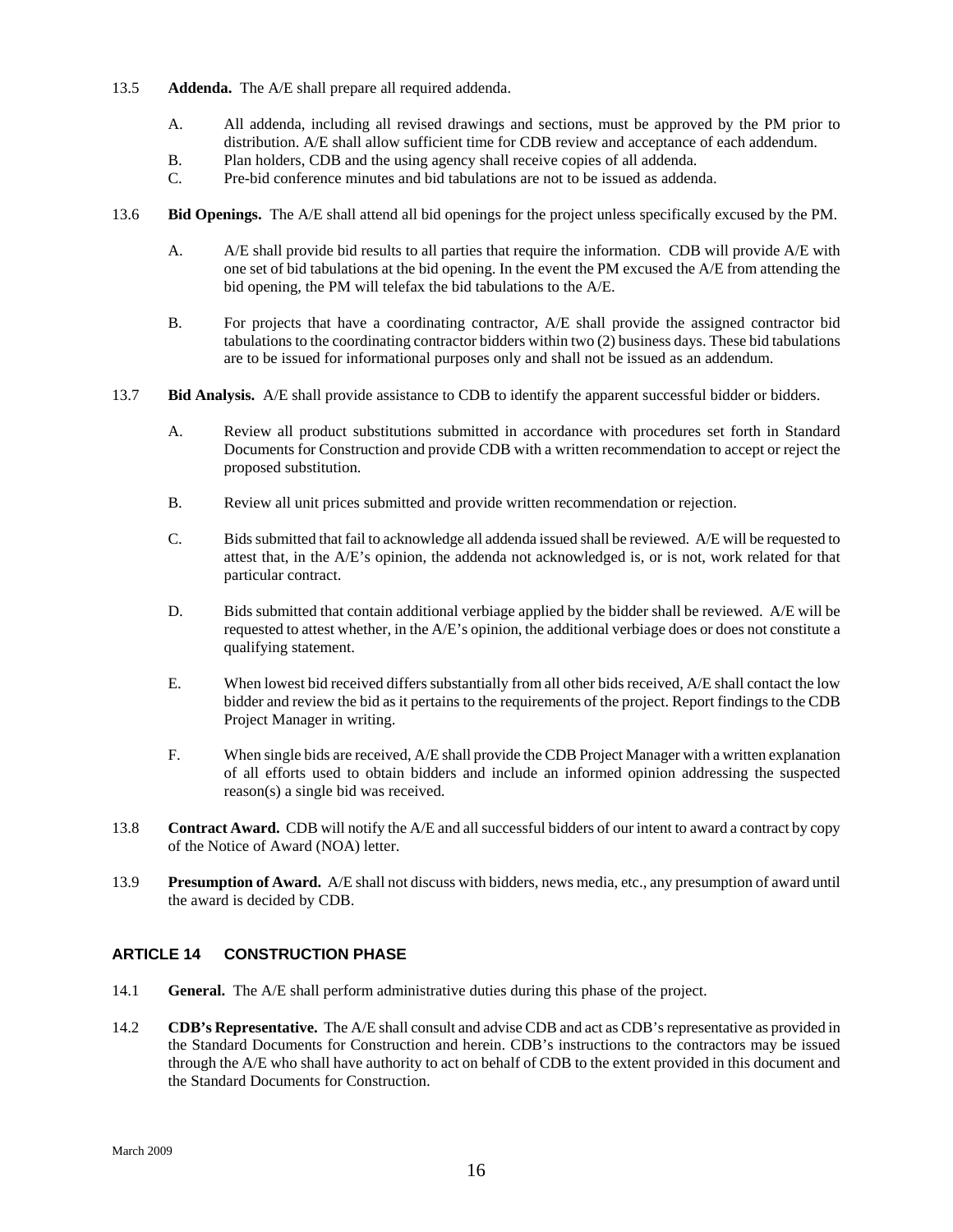- 14.3 **Construction Documents.**The A/E shall issue documents stamped and dated "Issued for Construction" to the contractors. A/E shall include all addenda issued during bidding within the documents.
	- A. Each contractor will receive construction documents in quantity as determined by CDB up to a maximum of six sets. The contractor may purchase additional sets for a charge to cover reproduction and handling.

#### 14.4 **Contractor Submittals / Shop Drawings, Product Data, Samples.**

- A. A/E shall review and monitor all required submittals for timeliness and conformance with the contract documents and project schedule. A/E shall review and respond to submittals within 14 calendar days.
- B. Each submittal shall be stamped, dated, and either initialed or signed by the reviewer. The reviewer shall provide clear instruction to the contractor of any corrective action to be taken.
- C. The A/E shall only review those materials and equipment specified in the contract documents. The A/E shall not make changes in the contract requirements through the review of submittals. The contractor may not submit and gain approval of material substitutions through the shop drawing review process.
- D. If in reviewing the submittal the A/E determines that contract changes are required, notify the CDB PM and request approval of the required changes prior to returning the submittal to the contractor.
- E. No activity requiring review of submittals shall be commenced without A/E approval. The A/E shall notify the contractor to cease the activity until approval is obtained. The contractor shall be liable to replace any work that is not in compliance with the subsequently reviewed submittal.
- F. The contractors are responsible for any applicable licensing with the appropriate authority in accordance with the Contractor Licenses Section of the Standard Documents for Construction. The A/E shall receive and review all applicable licenses prior to that contractor or tradesman commencing any work. Evidence of proper licenses shall be forwarded to the CDB PM. The A/E shall not knowingly allow any work to commence or accept any work installed by a non-licensed firm or tradesman where licenses are required.
- 14.5 **Contractor's Schedule of Values (CSV).** The A/E shall review the CSV form for each contractor to ensure each item of work required for the contract is indicated and all values are expressed in separate line item costs for material and labor prior to any contractor making application for payment.
	- A. The Standard Documents for Construction requires that a percentage of the work be performed by the contractor's own forces. The A/E shall reject any contractor's schedule of values that does not comply with this requirement.
	- B. The A/E and CDB must approve all changes to the CSV subsequent to the initially approved document.
- 14.6 **Construction Schedule.** The A/E shall review the schedule for conformance with the contract requirements.

#### 14.7 **Contractor Stored Materials.**

- A. The A/E shall attest to the existence of any stored materials, its protection and identification in accordance with the Contract Documents by initialing the appropriate item on the Stored Material Log, (SML).
- B. CDB will compensate the A/E for travel and review time to inspect off-site stored materials at the hourly billable rate for on-site representative up to a maximum of eight (8) hours total. A/E is not required to inspect materials stored at any location which cannot be inspected within this compensation limit. A/E shall reject contractor requests for stored material inspection and payment until such time the contractor moves the material to a location within the compensation limit.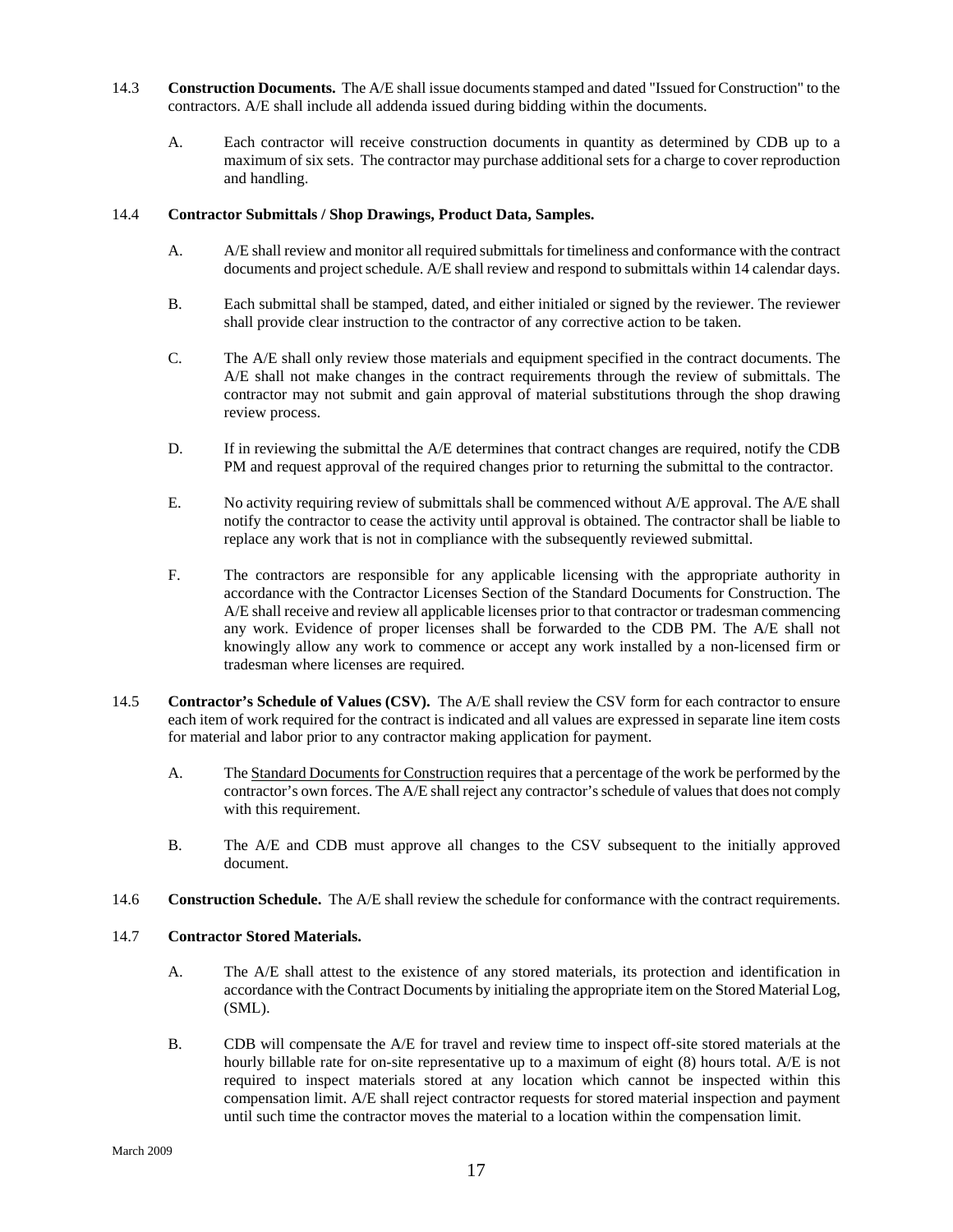14.8 **Interpretations.** When requested by CDB or a contractor, the A/E shall provide interpretation of the contract documents. A/E shall prepare and distribute supplementary drawings, specifications and instructions as necessary to communicate the interpretation. A/E shall expedite all interpretations in such a manner as to not adversely affect the project schedule or sequence of work and to avoid the potential for a claim by the contractor.

#### 14.9 **Claims and Disputes.**

- A. A/E shall record any observed occurrence or work that might result in a claim for a change in contract time or amount. Any disputes or claims shall be referred directly to the CDB PM. A/E shall enter the claim or dispute into a claims log and provide a current copy of the log to CDB at each monthly progress/pay meeting.
- B. A/E shall review each claim or dispute, including documentation of any time, money or other expenditure made in connection with it. A/E shall provide a written response, interpretation and recommendation for resolution to the claimant and CDB. CDB shall make a final determination on all disputes unless removed to ADR and/or the Courts.
- C. While work is in progress, A/E shall observe, measure and verify costs incurred that are related to the dispute. Immediately notify the CDB PM if additional on-site representation is required to monitor the disputed work.

#### 14.10 **Change Orders.**

- A. Only the CDB PM can authorize the A/E to prepare a Request for Proposal/Change Order (RFP/CO). The A/E shall prepare an RFP/CO for each contract affected by the proposed change.
- B. The A/E shall prepare each RFP/CO including supplemental drawings and/or specifications to fully describe the change in the work. When requested by the CDB PM, the A/E shall submit a cover letter to the change order package explaining the need for the contract change.
- C. The A/E shall review the contractor's proposal for completeness and conformance with the RFP/CO and contract documents. Where change orders require additional clarification or additional back-up, the A/E shall obtain such information from the contractors prior to forwarding the change order package to CDB.
- D. The A/E shall recommend issuance of a change order to CDB. Recommending issuance shall mean that the A/E has reviewed all quantities, prices and other data in the contractors' proposal and has found such to be reasonable and in conformance with the provisions of the Contract Documents.
- E. When applicable, the A/E shall be responsible for obtaining the signatures of the coordinating contractor and using agency representative prior to forwarding the change order package to CDB.
- F. When requested by CDB, the A/E and any consultants shall be required to attend Board meetings to explain any change orders presented for Board approval.
- 14.11 **Contractors' Record Drawings.** The A/E shall observe the contractors' record drawings at intervals appropriate to the construction, or not greater than every thirty (30) days. Notify CDB of any contractor's apparent failure to maintain up-to-date records in accordance with the contract documents.
- 14.12 **Periodic Site Visits.** As a basic service of this agreement, the A/E shall make periodic site visits as set forth herein and as reasonably necessary in accordance with the complexity of the contracted work and the scheduled construction activities. The A/E shall observe the construction operations and report on the progress and quality of the work being performed to determine, in general, that the work is proceeding in accordance with the approved construction schedule and that the materials, finishes and workmanship are in accordance with the contract documents.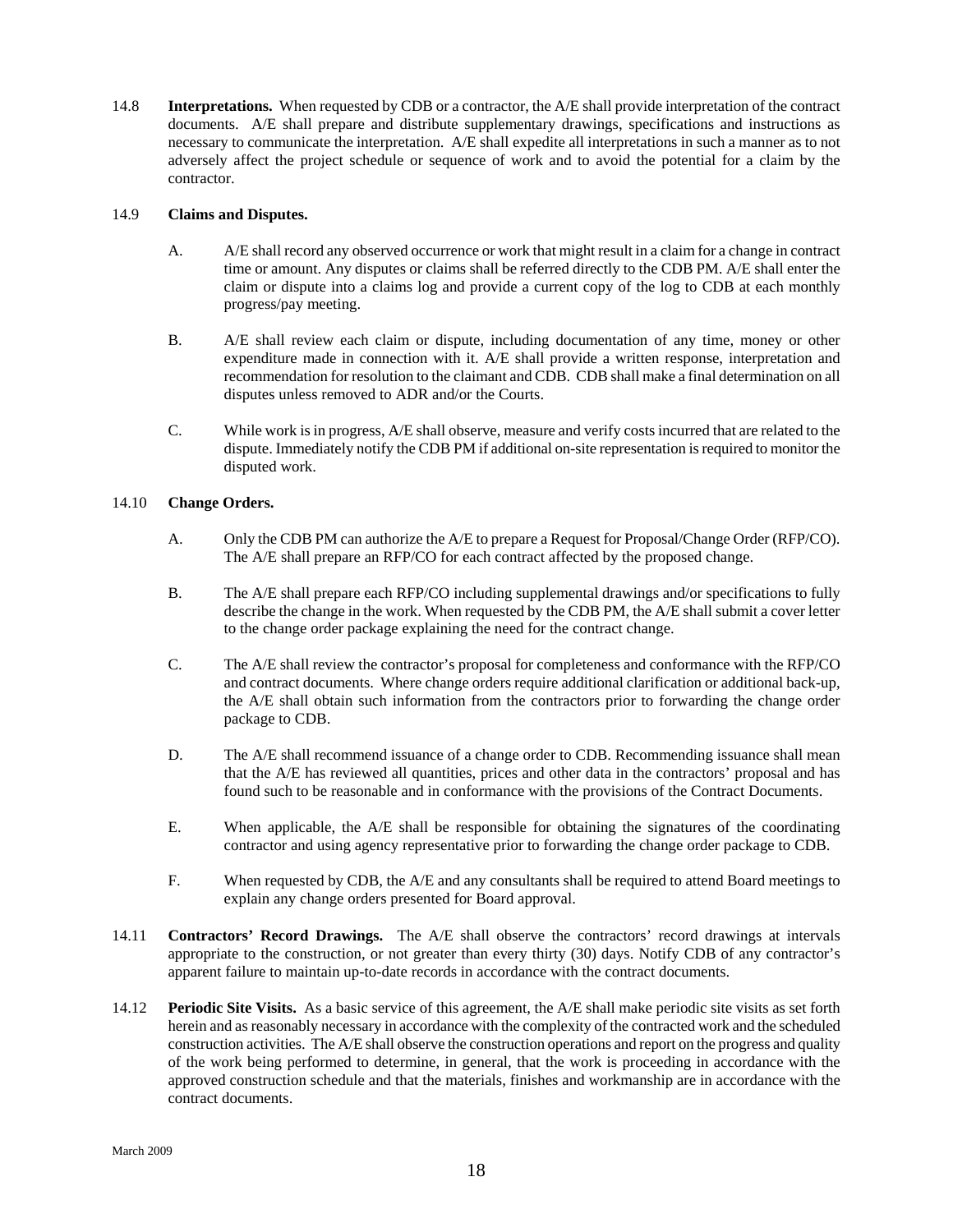The A/E is required to conduct periodic site visits when contractors are present on the site and installing their respective trade work. Site visits shall be made by appropriately experienced personnel with specific knowledge of the requirements of the project as designed and specified. Unless otherwise agreed, minimum site visits shall be as set forth below for each trade contract included in the project through substantial completion providing sufficient work is being performed. When minimal work is being performed, the A/E may make one allinclusive project site visit in addition to the services provided in Article 14.1 C.

| <b>Fee Group</b> | <b>Combined General Work</b> | <b>Combined MEP Work</b> |
|------------------|------------------------------|--------------------------|
| $1$ (R or N)     | 2 visits/month               | 4 visits/month           |
| 2(RorN)          | 2 visits/month               | 2/visits/month           |
| 3(RorN)          | 1 visit/month                | 1/visit/month            |

- A. Combined General Work shall include demolition, civil and structural work. Combined MEP Work shall include mechanical, electrical, and plumbing systems work including, derivative specialty systems such as temperature control, building automation, fire alarm etc.
- B. Payment and Pay/Progress meetings are a basic service and are not compensable as a reimbursement expense, but are permissible in fulfilling the requirements of Article 14.12 providing:
	- 1. Contractors are present on site and installing their respective trade work.
	- 2. Observation is provided by appropriately experienced personnel with specific knowledge of the requirements of the project.
	- 3. Observation reports are filed in accordance with Article 14.14.
- C. CDB shall be notified immediately if, in the A/E's opinion, the materials, finishes and/or workmanship does not conform to the contract documents, requires special inspection or testing (beyond the specified requirements), or has been disapproved or rejected by the A/E.
- D. The A/E and the contractor shall be liable for the replacement and/or any damages incurred as a result of knowingly permitting non-specified material, or otherwise non-conforming work to be incorporated into the project.

#### 14.13 **On-Site Representative.**

- A. When included in the agreement as a reimbursable service expense, the A/E may provide one or more representatives on-site to facilitate the progress of the project and report on special conditions and critical installations as delineated herein. The duties of the on-site representative are exclusive of Article 14.12 and are limited to:
	- 1. Observe installation of critical systems or components as set forth in Article 15.
	- 2. Observe and verify installed quantities of material specified in the project as an allowance.
	- 3. Observe specified field tests and CDB approved special testing recommended by A/E as a result of observations provided in Article 14.13.
	- 4. When specifically requested by CDB, or by a contractor with CDB concurrence, provide field clarification of document interpretations issued in accordance with Article 14.8.
	- 5. Observe, measure and verify costs incurred by contractors related to any disputes or claims.
	- 6. Prior to commencing the construction phase, A/E shall submit the name, resume', and DWE for each proposed on-site representative to the CDB PM for approval. CDB shall provide written acceptance or rejection of each person proposed.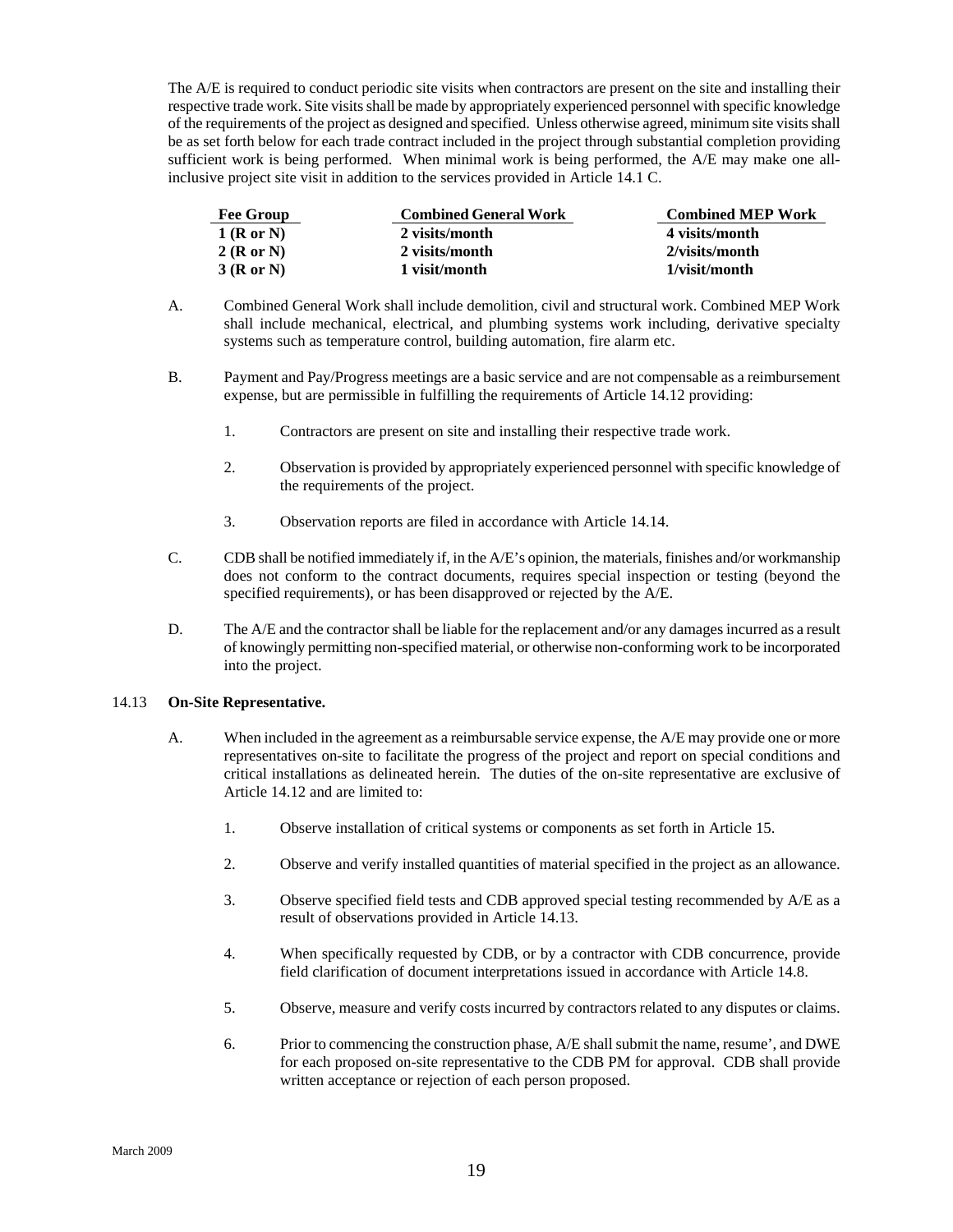#### <span id="page-21-0"></span>14.14 **Observation Reports.**

- A. A written report shall be submitted to the CDB PM for each site visit made under basic services and each on-site representative's visit. Each report shall be clearly identified as being provided as either a periodic site visit (14.12), or as an on-site representative site visit (14.13). Reports shall be submitted in a timely manner as the construction activity dictates. In no case shall submission interval exceed seven (7) days from the date of the site visit. CDB shall not provide any reimbursement for on-site representative visits without an observation report.
- B. CDB may withhold a portion of the construction phase fee if the A/E fails to provide observation reports as set forth herein.
- C. When directed by the CDB PM, the A/E shall provide copies of reports to the coordinating contractor, assigned contractors and using agency representatives.

# **ARTICLE 15 COMMISSIONING**

- 15.1 A/E shall specify all tests required for all systems, equipment and devices to be tested. Specify testing procedures as appropriate. A/E shall witness tests, review and evaluate test reports and notify CDB promptly of any deficiencies. A copy of all test results shall be provided to CDB and the Using Agency.
- 15.2 A/E shall advise the CDB PM and using agency regarding on-site representation for observing specific work critical to the success of the project. A/E shall compile a list of work they have determined to be critical and submit it for CDB and using agency review at the 100% completion stage of design. The submittal shall include justification of the need for on-site representation, the A/E staff responsible for observing the work and an estimate of the duration/frequency of the observation with the resulting cost and overall impact on the on-site representation budget as indicated in Appendix A.
- 15.3 CDB, A/E and using agency will reach consensus regarding the submitted critical work list and advise the awarded contractors of the list at the Pre-Construction Meeting so that the A/E can be sufficiently notified and make arrangements for on-site representation.
- 15.4 A/E shall attest that each contractor, as required by the contract documents, perform a thorough and systematic performance test and start-up of their respective work. Each general, mechanical, electrical and fire suppression element and the total system shall be tested in the presence of the A/E, all appropriate consultants, and the using agency prior to substantial completion of the project. When requested, and if not previously provided in the contract documents, the A/E shall provide the contractor with all design criteria and system design/operation concepts to facilitate performance testing and start-up.
- 15.5 The A/E shall provide a report to CDB and the using agency that they have observed the performance testing and start-up process, and that each contractor has demonstrated that all systems comply with the requirements of the contract documents. The report shall include any changes and/or reconfiguration which may have occurred during the performance testing and start-up process.
- 15.6 The A/E shall attest that each contractor required by the contract documents provide the specified training of the using agency's designated personnel prior to substantial completion. The A/E shall attend the training sessions to observe and provide any input into the operation and maintenance of the systems as designed.

# **ARTICLE 16 PROJECT CLOSEOUT PHASE**

- 16.1 **General.** The A/E shall be responsible for certifying the completion of all contracts.
- 16.2 **Notification and Preliminary Inspection.** The contractor shall provide written notification to the A/E that the work, or a designated portion thereof, is substantially complete. This notification shall include a list of any incomplete items. The A/E shall then make a preliminary inspection of the work and preliminary punch list. If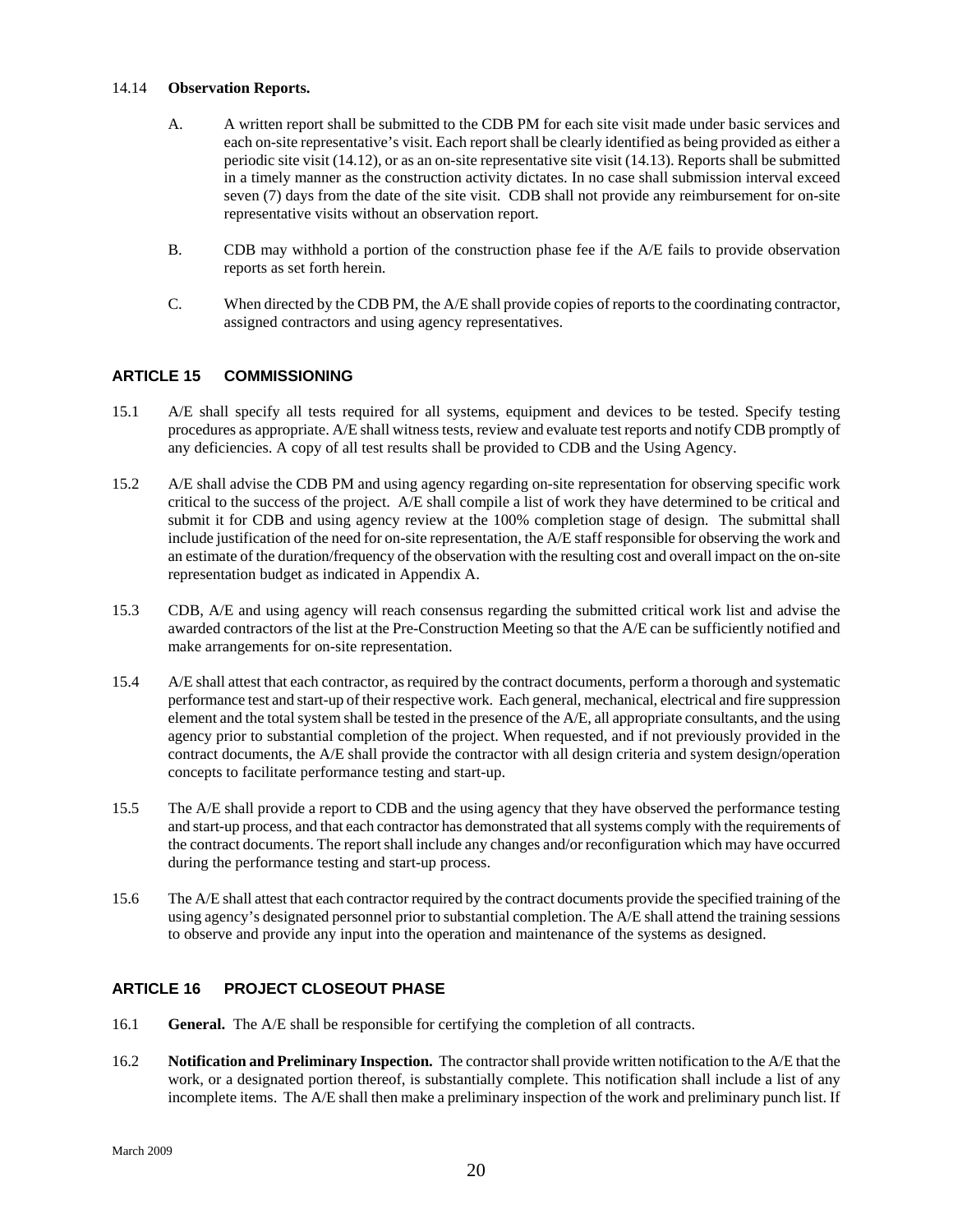A/E is in agreement with the contractor, notify the CDB PM that a substantial completion inspection meeting is warranted.

The A/E shall prepare the certificate of substantial completion with the completed punch list and forward the package to the coordinating contractor and each assigned contractor.

- 16.3 **Guarantees, Warranties and Bonds.** At substantial completion, the A/E shall obtain from the contractors and assemble all guarantees, warranties, maintenance data and bonds. Check for coverage, start date and duration in accordance with the contract documents before forwarding to the using agency. The A/E shall obtain and deliver to the CDB PM a signed receipt for all materials turned-over to the using agency.
	- A. The A/E shall obtain from each contractor a final list of all suppliers and subcontractors with complete names, addresses and telephone numbers of persons to be contacted for service and/or replacement of materials and equipment.
- 16.4 **Materials and Equipment.** The A/E shall confirm that all extra materials and equipment specified in the contract documents which are the property of CDB are properly identified, delivered and stored as specified. A/E shall obtain and transmit signed receipts of such deliveries by the contractor to the authorized agency or the using agency accepting the delivery. Proper identification shall include the CDB project number, project specification number, description of the item and its purpose for use, name, address and phone number of the contractor that provided the item.
- 16.5 **Notification and Final Inspection.** Upon contractor notification, the A/E shall make an inspection of the completed work. If the A/E is in agreement with the contractor that all of its work is complete, the A/E shall notify the CDB PM that a final acceptance meeting is warranted.
	- A. When the work is confirmed as finally accepted by the A/E and CDB, the A/E shall prepare and issue a Certificate of Final Acceptance to each contractor.
	- B. The A/E shall expedite the closeout and final payment for each contractor as they complete their contractual obligations.
- 16.6 **Contractor Final Payment.** A/E shall process and certify final payment including retention only after all items of the contract are completed. A/E shall ensure that the final pay request package is complete in accord with the contract prior to forwarding to CDB.
	- A. A/E shall obtain from the contractor all releases, waivers of lien, and the contractor's final declaration form (CDB Form CFD).
	- B. A/E shall reconcile all waivers and provide a statement of final accounting to CDB when the final waivers are not for the full amount of the subcontract.
	- C. The A/E shall complete a Contractor's Performance Evaluation (CPE) and forward this along with the contractor's final pay request to CDB.
	- D. The A/E shall acknowledge receipt of the contractor's record drawings on the contractor's final closeout package (CFCP) form. This form shall be used as a checklist of the required documentation for closeout and it shall be transmitted with the contractor's final pay request to the CDB PM.
- 16.7 **Nine Month Inspection.** CDB will notify the A/E, who shall make arrangements with the using agency for an inspection of the contracted work nine months after substantial completion of the project. The A/E shall provide a written report of the inspection to CDB and the using agency within seven (7) calendar days. CDB shall notify affected contractor of any corrective action noted in the report.

# 16.8 **A/E Closeout.**

A. Prior to CDB processing A/E's final payment, A/E shall submit to CDB two sets of revised contract documents labeled "Record Construction Drawings," which show all changes reported by the

March 2009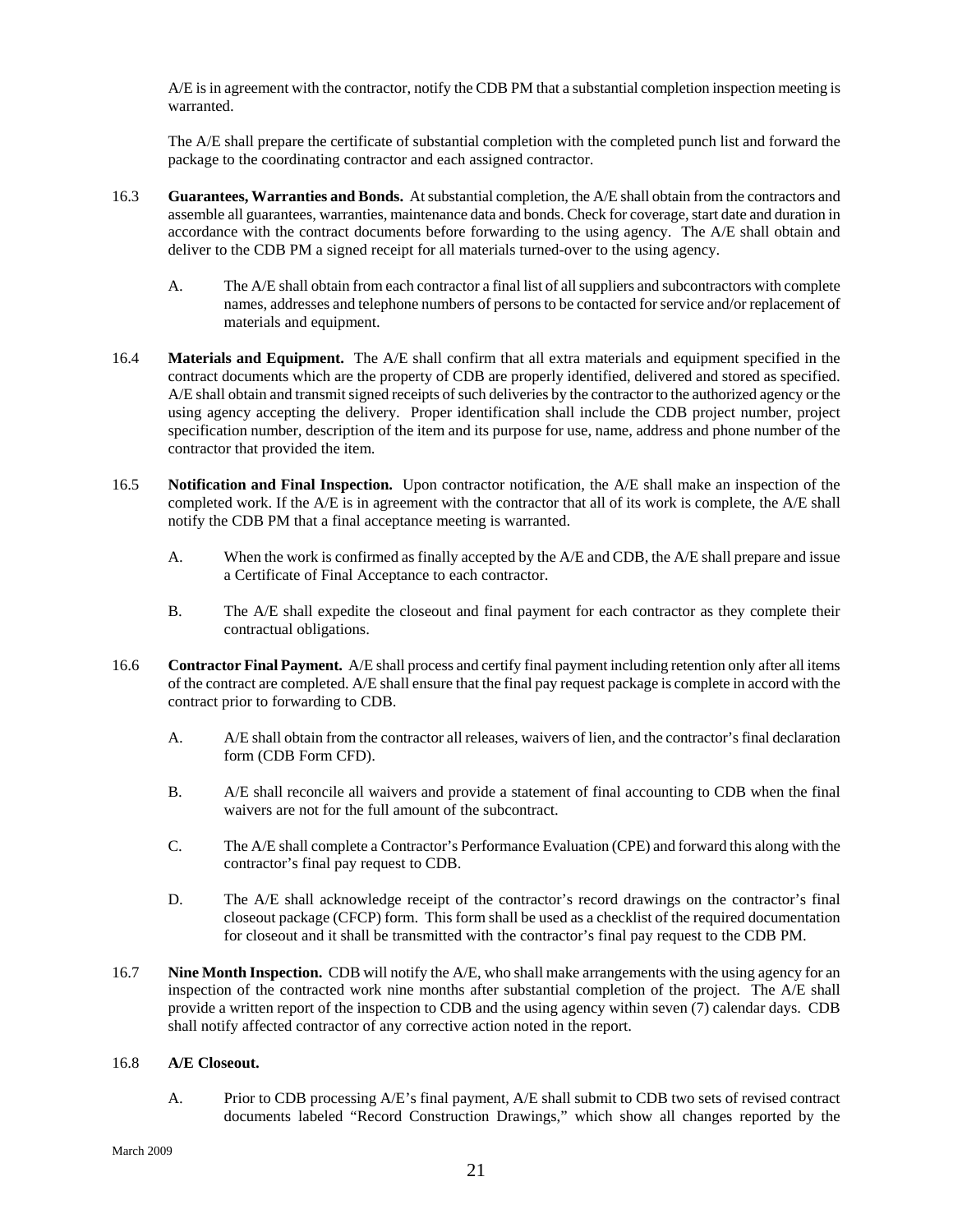<span id="page-23-0"></span>contractor(s), and all changes made by change orders, addenda, and clarifications made by the A/E during construction. Documents shall be submitted in electronic format. One blackline paper copy may also be submitted for use by the Using Agency's on-site personnel. Verify requirement with the CDB PM.

- 1. A/E shall provide a statement on the cover sheet certifying the following: "With this seal, we do hereby certify that no asbestos-containing materials were specified or approved for the construction identified within these documents."
- 2. For asbestos abatement projects and other projects that included asbestos abatement, the A/E shall complete an Asbestos Abatement Project Summary Report and forward it to the CDB PM. The report format can be found in the Appendix 5 of the Design and Construction Manual – "Project Manual Workbook for Asbestos, Lead, UST and PCB".
- B. A/E final payment is dependent upon final resolution of any fee adjustments required of CDB and/or required by the agreement.
- C. A/E shall submit final payment under letterhead cover addressed to the CDB PM. Cover letter shall indicate that A/E takes no exception to CDB de-obligating un-used reimbursement funds without written modification duly executed by the contracting parties to the value indicated on line 11.K. (Do not pay line) of the Invoice-Voucher Form. A/E shall indicate specific amounts waived in line items B. (Additional Services), E. (On-Site Representative Compensation), and F. (Reimbursable Expenses) as applicable.

#### **ARTICLE 17 DECLARATIONS AND CERTIFICATIONS**

- 17.1 **LEGAL ABILITY TO CONTRACT:** A/E (Vendor) certifies it is under no legal prohibition on contracting with the State of Illinois, has no known conflicts of interest and further specifically certifies that:
	- A. Vendor, its employees and subcontractors will comply with applicable provisions of the U.S. Civil Rights Act, Section 504 of the Federal Rehabilitation Act, the Americans with Disabilities Act (42 U.S.C. § 12101 et seq.) and applicable rules in performance under this Contract.
	- B. Vendor is not in default on an educational loan **(5 ILCS 385/3)**.
	- C. Vendor has informed the director of the Agency/Buyer in writing if he/she was formerly employed by that agency and has received an early retirement incentive prior to 1993 under Section 14-108.3 or 16-133.3 of the Illinois Pension Code, **40 ILCS 5/14-108.3** and **40 ILCS 5/16-133.3**, and acknowledges that contracts made without the appropriate filing with the Auditor General are not payable from the "contractual services" or other appropriation line items. Vendor has not received an early retirement incentive in or after 2002 under Section 14-108.3 or 16-133.3 of the Illinois Pension Code, **40 ILCS 5/14- 108.3** and **40 ILCS 5/16-133.3**, and acknowledges that contracts in violation of Section 15a of the State Finance Act are not payable from the "contractual services" or other appropriation line items **(30 ILCS 105/15a)**.
	- D. Vendor certifies (i) that it will offer to assume the collective bargaining obligations of the prior employer, including any existing collective bargaining agreement with the bargaining representative of any existing collective bargaining unit or units performing substantially similar work to the services covered by the contract subject to its bid or offer, and (ii) that it shall offer employment to all employees currently employed in any existing bargaining unit performing substantially similar work that will be performed under this contract **(30 ILCS 500/25-80).**
	- E. Vendor has not been convicted of bribing or attempting to bribe an officer or employee of the State of Illinois or any other State, nor has made an admission on the record of having so bribed or attempted to bribe **(30 ILCS 500/50-5)**.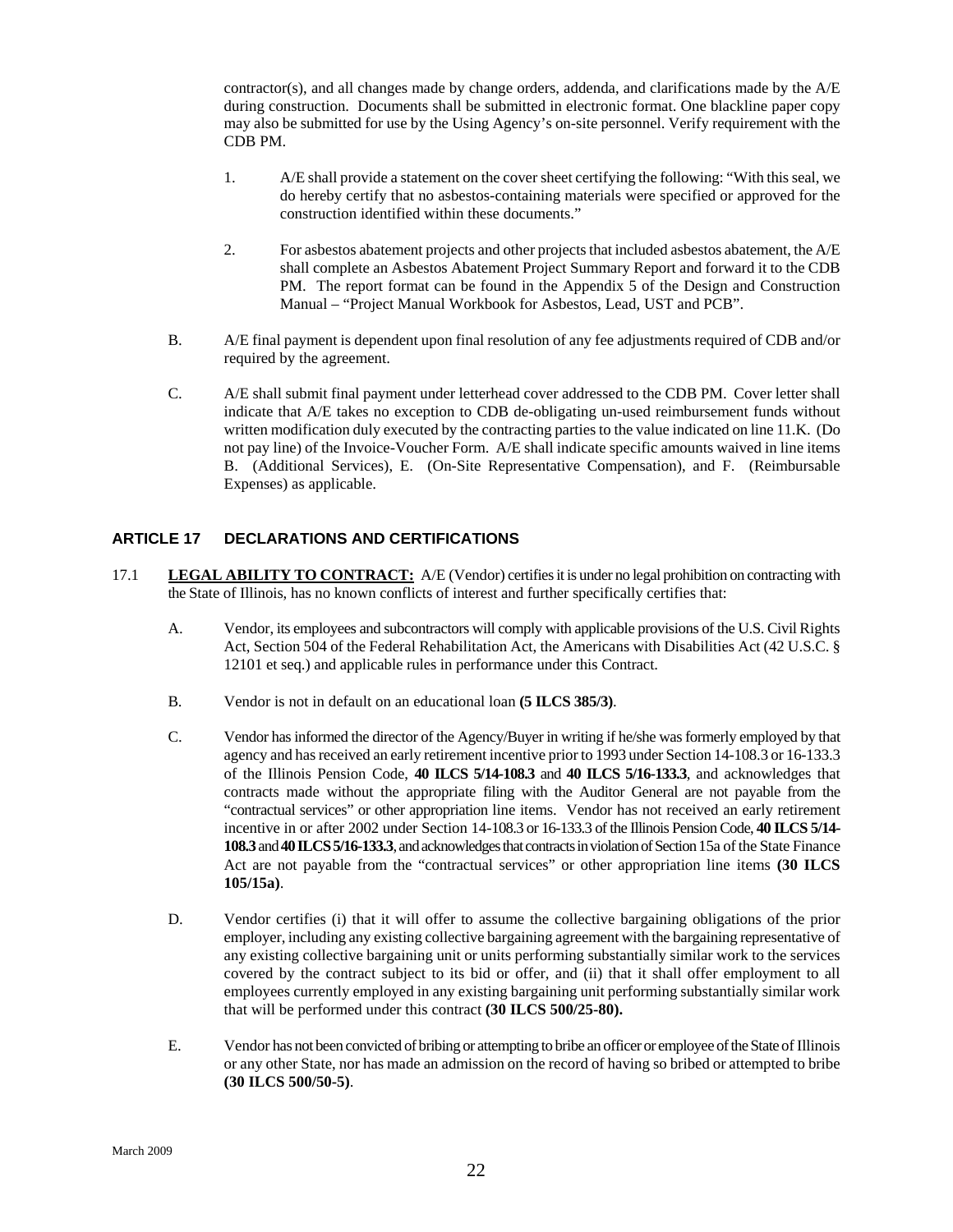- F. If Vendor has been convicted of a felony, at least five years have passed after the date of completion of the sentence for such felony, unless no person held responsible by a prosecutor's office for the facts upon which the conviction was based continues to have any involvement with the business **(30 ILCS 500/50- 10)**.
- G. If Vendor, or any officer, director, partner, or other managerial agent of Vendor, has been convicted of a felony under the Sarbanes-Oxley Act of 2002, or a Class 3 or Class 2 felony under the Illinois Securities Law of 1953, at least 5 years have passed since the date of the conviction. Vendor further certifies that it is not barred from being awarded a contract and acknowledges that the contracting State Agency/Buyer shall declare the contract void if this certification is false **(30 ILCS 500/50-10.5)**.
- H. Vendor and its affiliates are not delinquent in the payment of any debt to the State (or if delinquent has entered into a deferred payment plan to pay the debt), and Vendor and its affiliates acknowledge the contracting State Agency/Buyer may declare the contract void if this certification is false **(30 ILCS 500/50-11)** or if Vendor or an affiliate later becomes delinquent and has not entered into a deferred payment plan to pay off the debt **(30 ILCS 500/50-60)**.
- I. Vendor and all affiliates shall collect and remit Illinois Use Tax on all sales of tangible personal property into the State of Illinois in accordance with provisions of the Illinois Use Tax Act **(30 ILCS 500/50-12)** and acknowledge that failure to comply can result in the contract being declared void.
- J. Vendor certifies that it has not committed a willful or knowing violation of the Environmental Protection Act (relating to Civil Penalties under the Environmental Protection Act) within the last five (5) years, and is therefore not barred from being awarded a contract. If the State later determines that this certification was falsely made by the Vendor, the Vendor acknowledges that the contracting State Agency/Buyer may declare the contract void. **(30 ILCS 500/50-14)**
- K. Vendor has not paid any money or valuable thing to induce any person to refrain from bidding on a State contract, nor has Vendor accepted any money or other valuable thing, or acted upon the promise of same, for not bidding on a State contract **(30 ILCS 500/50-25)**.
- L. Vendor is not in violation of the "Revolving Door" section of the Illinois Procurement Code **(30 ILCS 500/50-30)**.
- M. Vendor will report to the Illinois Attorney General and the Chief Procurement Officer any suspected collusion or other anti-competitive practice among any bidders, offerors, contractors, proposers or employees of the State **(30 ILCS 500/50-40, 50-45, 50-50)**.
- N. Vendor will, pursuant to the Drug Free Workplace Act, provide a drug free workplace, and if an individual shall not engage in the unlawful manufacture, distribution, dispensation, possession or use of a controlled substance in the performance of the Contract. This certification applies to contracts of \$5000 or more with: individuals; and to entities with twenty-five (25) or more employees **(30 ILCS 580)**.
- O. Neither Vendor nor any substantially owned affiliate is participating or shall participate in an international boycott in violation of the U.S. Export Administration Act of 1979 or the applicable regulations of the U.S. Department of Commerce. This certification applies to contracts that exceed \$10,000 **(30 ILCS 582)**.
- P. Vendor has not been convicted of the offense of bid rigging or bid rotating or any similar offense of any State or of the United States **(720 ILCS 5/33E-3, 5/33E-4)**.
- Q. Vendor complies with the Illinois Department of Human Rights Act and rules applicable to public contracts, including equal employment opportunity, refraining from unlawful discrimination, and having written sexual harassment policies **(775 ILCS 5/2-105)**.
- R. Vendor does not pay dues to, or reimburse or subsidize payments by its employees for, any dues or fees to any "discriminatory club" **(775 ILCS 25/2)**.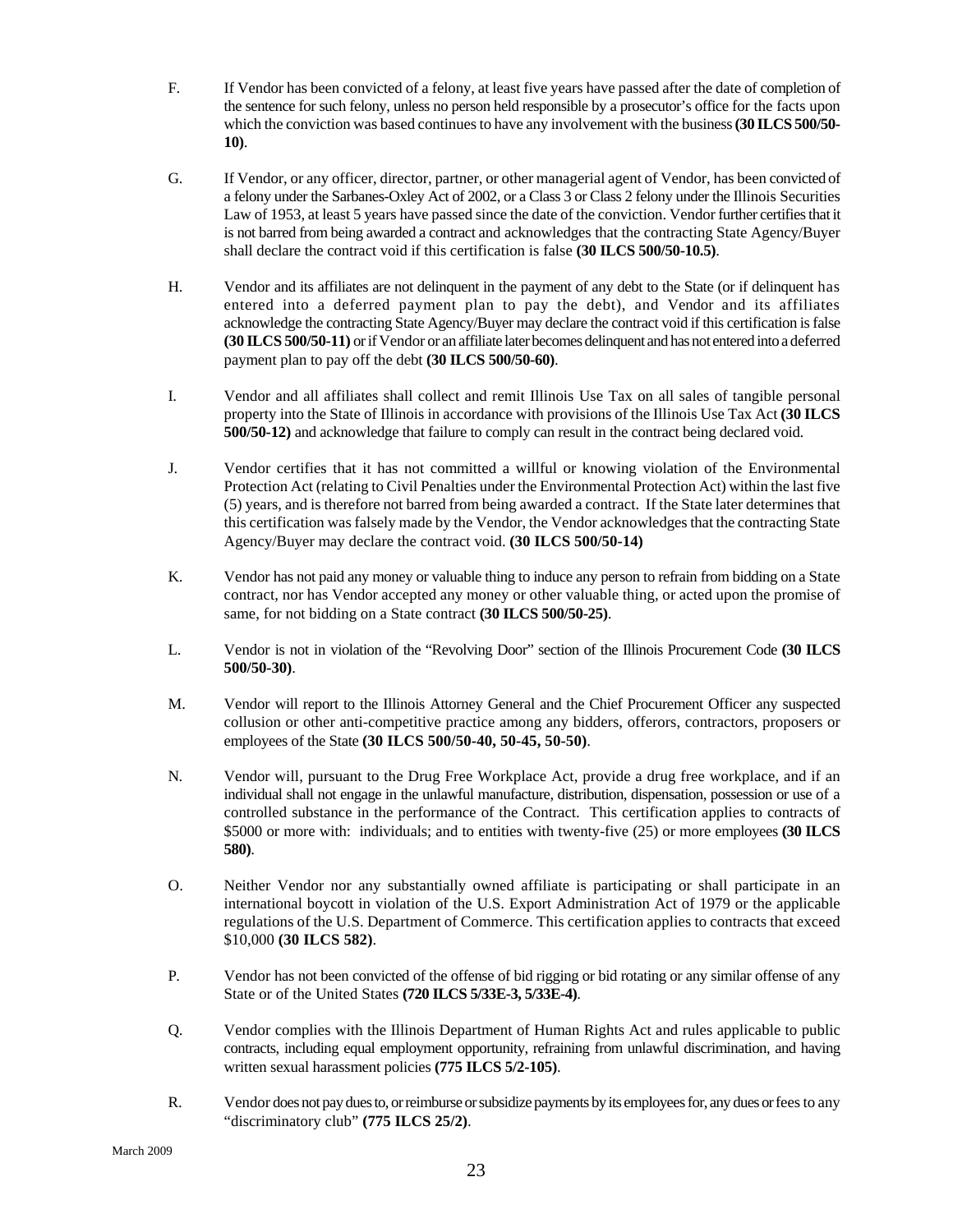- S. Vendor complies with the State Prohibition of Goods from Forced Labor Act, and certifies that no foreignmade equipment, materials, or supplies furnished to the State under the contract have been or will be produced in whole or in part by forced labor, convict labor, or indentured labor under penal sanction **(PA 93- 0307)**.
- T. Vendor certifies that no foreign-made equipment, materials, or supplies furnished to the State under the contract have been produced in whole or in part by the labor of any child under the age of 12 **(PA 94-0264)**.
- U. Vendor certifies that it is not in violation of Section 50-14.5 of the Illinois Procurement Code that states: "Owners of residential buildings who have committed a willful or knowing violation of the Lead Poisoning Prevention Act **(410 ILCS 45)** are prohibited from doing business with the State of Illinois or any State agency until the violation is mitigated".
- V. In accordance with the Steel Products Procurement Act, steel products used or supplied in the performance of a contract for public works shall be manufactured or produced in the United States, unless the executive head of the procuring agency grants an exception **(30 ILCS 565)**.
- W. Vendor warrants and certifies that it and, to the best of its knowledge, its subcontractors have and will comply with Executive Order No. 1 (2007). The Order generally prohibits vendors and subcontractors from hiring the then-serving Governor's family members to lobby procurement activities of the State, or any other unit of government in Illinois including local governments, if that procurement may result in a contract valued at over \$25,000. This prohibition also applies to hiring for that same purpose any former State employee who had procurement authority at any time during the one-year period preceding the procurement lobbying activity **(EO No. 1 (2007)).**
- X. **CONFLICTS OF INTEREST:** Vendor has disclosed, and agrees it is under a continuing obligation to disclose to the Agency/Buyer, financial or other interests (public or private, direct or indirect) that may be a potential conflict of interest or which would prohibit Vendor from having or continuing the Contract. This includes, but is not limited to conflicts under the "Infrastructure Task Force Fee Prohibition" section of the State Finance Act **(30 ILCS 105/8.40)**, Article 50 of the Illinois Procurement Code **(30 ILCS 500/50)**, or those which may conflict in any manner with the Vendor's obligation under this Contract. Vendor shall not employ any person with a conflict to perform under this Contract. If any conflict under Section 50-13 exists no contract may be issued without an exemption from the Governor pursuant to Section 50-20 of the Illinois Procurement Code. An exemption is necessary if:
	- 1. the person intending to contract with the State, their spouse or child: (i) holds an elective office in Illinois; (ii) holds a seat in the Illinois General Assembly; (iii) is an officer or employee of the Capital Development Board or the Illinois Toll Highway Authority; or holds an appointed position or is employed in any of the offices or agencies of the State government and who receives compensation for such employment in excess of 60% of the salary of the Governor **(currently \$90,414.60)**. (The conflict of interest threshold of 60% of the Governor's salary set forth in Section 50-13 does not apply to elective office holders, legislators, and officers or employees of the Capital Development Board or the Illinois Toll Highway Authority.);
	- 2. the contract is with a firm, partnership, association or corporation in which a person referenced in 1) above receives more than 7.5% of the total distributable income or an amount in excess of the salary of the Governor **(currently \$150,691.00)**;
	- 3. the contract is with a firm, partnership, association or corporation in which a person referenced in 1) above, together with their spouse or minor child, receives more than 15% in the aggregate of the total distributable income or an amount in excess of 2 times the salary of the Governor **(currently \$301,382.00)** from the firm, partnership, association or corporation.
- 17.2 **IDPR Filing.** The A/E certifies the firm has complied with the necessary filing requirements of the Illinois Department of Professional Regulation, both individually and as a corporation or partnership.
- 17.3 **SOS Filing.** The A/E certifies the firm to be in good standing with the Illinois Secretary of State.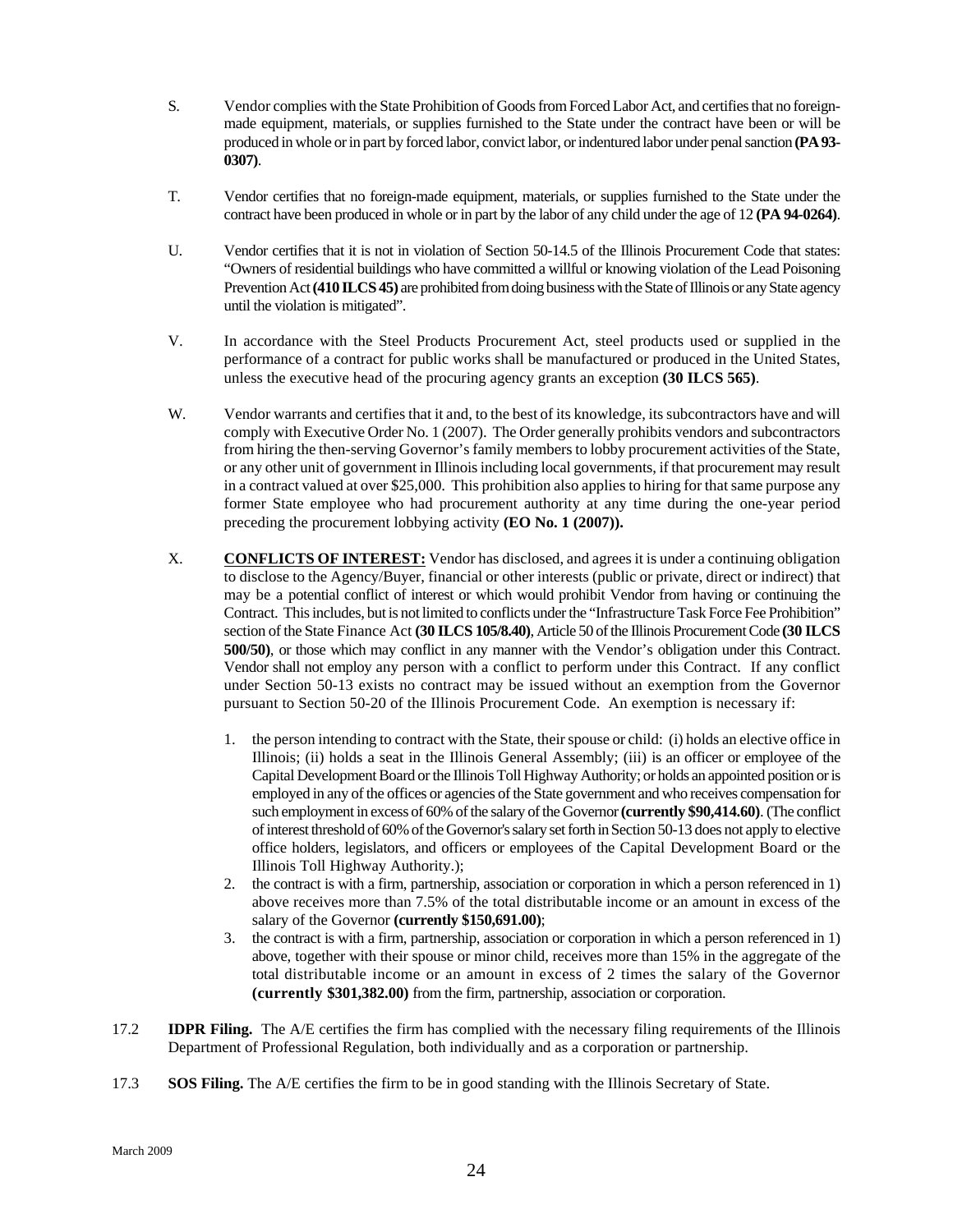- 17.4 **Conformance with QBS Act.** The parties to this Agreement hereby certify that this Agreement is made in conformance with the Architectural, Engineering and Land Surveying Qualifications Based Selection Act (30 ILCS 535/1 et seq.) and further agree that additional selections relevant to this Agreement and subject to that Act shall also be in compliance.
- 17.5 **Solicitation of State Employees.** The A/E and consultant(s) shall notify CDB's Ethics Officer if it solicits or intends to solicit for employment any of CDB's employees during any part of the procurement process or during the term of the contract.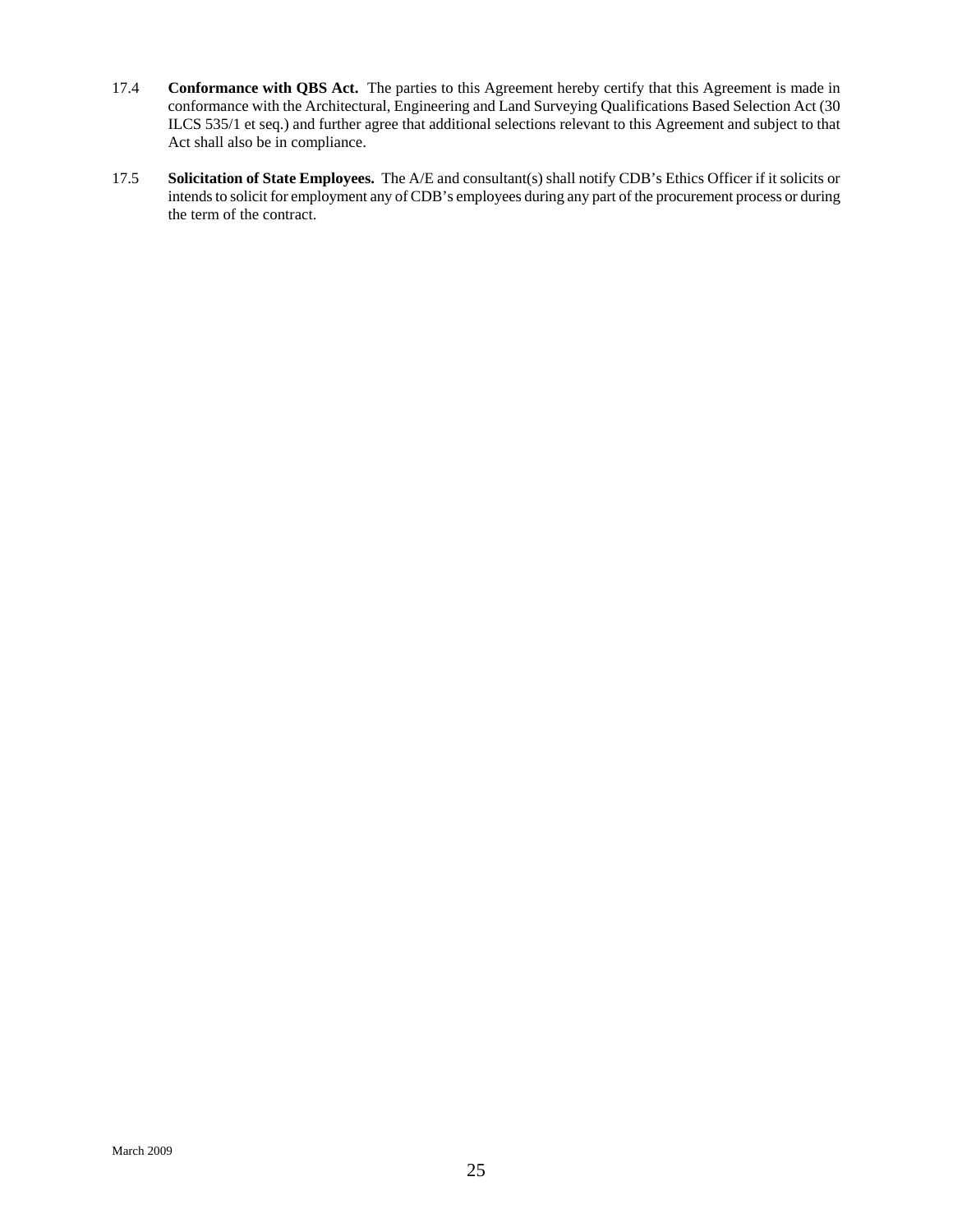- 17.6 **Endorsements**. This Agreement may be executed in any number of counterparts, each of which may be deemed an original. The following documents and attachments are included in this Agreement:
	- A. Documents:
		- 1. Design and Construction Manual dated March 2009
		- 2. Standard Documents for Construction dated March 2009
	- B. Attachments:
		- 1. Appendix A Compensation Rates & Schedule
		- 2. Appendix B Consultants
		- 3. Appendix C Response Action Contractor Indemnification Act
		- 4. Project Scope/Program Statement

This Agreement, together with the above attachments, constitutes the entire Agreement between the two parties superseding all previous understandings and agreements with respect to this project. Except as provided herein, this Agreement may be amended only by a written instrument signed by both parties.

In Witness Whereof, this Agreement has been duly made by the parties on the day and year first above written.

Under penalties of perjury, I certify that the following is our/my correct Federal Taxpayer Identification Number.

| Firm:                                                |                                      | Using Agency:                          |  |  |
|------------------------------------------------------|--------------------------------------|----------------------------------------|--|--|
|                                                      | Federal Taxpayer I.D.# (FEIN or SSN) | BY:                                    |  |  |
| FEIN:                                                |                                      | Using Agency Authorized Representative |  |  |
|                                                      | □ Partnership □ Corporation □ LLC    |                                        |  |  |
|                                                      | □ Sole Proprietor (Soc. Sec. Number) | Capital Development Board:<br>BY:      |  |  |
| I am a U.S. person (including a U.S. resident alien) |                                      | <b>Executive Director</b>              |  |  |
| BY:                                                  |                                      | Printed Name: James A. Riemer, Sr.     |  |  |
| Name:                                                | Date:                                | Date:                                  |  |  |
| Title:                                               |                                      |                                        |  |  |
| ATTEST:                                              |                                      | Project Number:                        |  |  |
|                                                      | <b>Corporate Secretary</b>           | Contract Number:                       |  |  |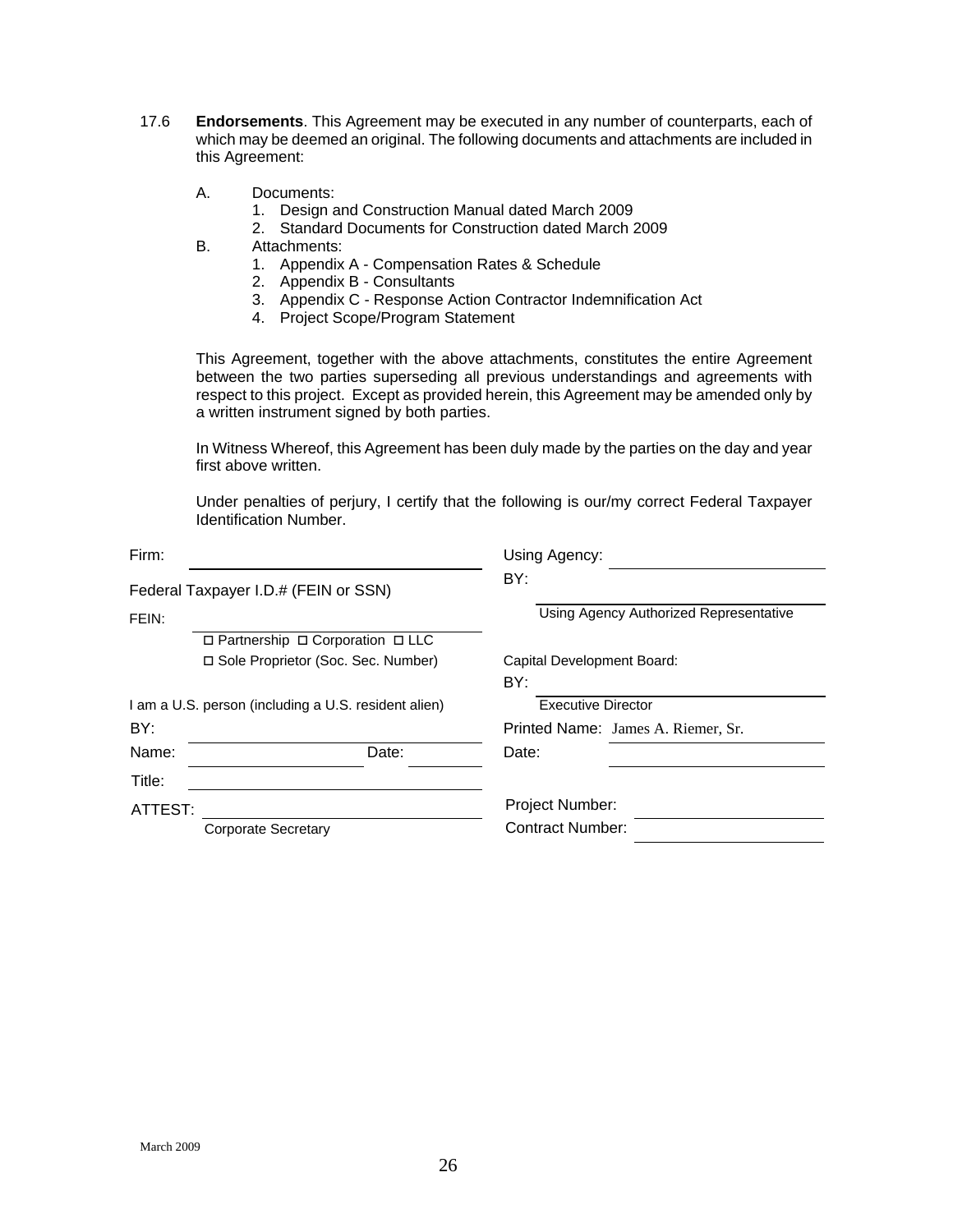# **APPENDIX A**

| A/E NAME:                               |                                                 |                                               | CDB PROJECT NO.        |           |                                            |
|-----------------------------------------|-------------------------------------------------|-----------------------------------------------|------------------------|-----------|--------------------------------------------|
| <b>BUDGET:</b>                          | <b>CONSTRUCTION</b>                             |                                               | CONTRACT NO.           |           |                                            |
|                                         | <b>DESIGN BUDGET:</b>                           |                                               | PROJECT CLASSIFICATION |           | Group                                      |
| А.                                      | <b>BASIC SERVICES FEE:</b>                      |                                               |                        | 0.00      |                                            |
| В.                                      | ADDITIONAL SERVICES: (See Attachment)           |                                               |                        | 0.00      |                                            |
| С.                                      | CONSTRUCTION ADMINISTRATION: (CAF)              |                                               |                        | 0.00      |                                            |
|                                         | TOTAL ITEMS A, B, C:                            |                                               |                        |           | 0.00                                       |
| D.                                      | OVERHEAD & PROFIT MULTIPLIER (ITEMS B & E):     |                                               |                        | 2.60      |                                            |
| Е.                                      | ON-SITE REPRESENTATIVE REIMBURSEMENT ALLOWANCE  |                                               |                        |           | 0.00                                       |
| F.                                      | <b>REIMBURSABLE EXPENSES:</b>                   |                                               |                        |           |                                            |
|                                         | SUB-SOIL INVESTIGATION:<br>1.                   |                                               |                        | 0.00      |                                            |
| 2.                                      | <b>DESIGN PHASE MATERIAL TESTING</b>            |                                               |                        | 0.00      |                                            |
| 3.                                      | <b>CONSTRUCTION PHASE MATERIALS</b>             |                                               |                        | 0.00      |                                            |
| 4.                                      | PRINTING BID DOCUMENTS IN EXCESS OF             | <b>SETS</b>                                   |                        | 0.00      |                                            |
| 5.                                      |                                                 |                                               |                        | 0.00      |                                            |
| 6.                                      |                                                 |                                               |                        | 0.00      |                                            |
| 7.                                      |                                                 |                                               |                        | 0.00      |                                            |
| 8.                                      |                                                 |                                               |                        | 0.00      |                                            |
|                                         | <b>TOTAL ITEM F:</b>                            |                                               |                        | \$        | 0.00                                       |
|                                         | <b>PROJECT SCHEDULE</b>                         |                                               |                        |           | <b>BASIC SERVICES FEE PAYMENT SCHEDULE</b> |
| Program Analysis                        |                                                 | Program Analysis                              |                        | 11%       |                                            |
| <b>Schematic Design</b>                 |                                                 | <b>Schematic Design</b>                       |                        | 9%        |                                            |
| Design Development<br>50% Bid Documents |                                                 | Design Development<br><b>Bid Documents</b>    | 34%                    | 13%       |                                            |
| 75% Bid Documents                       |                                                 | <b>Bid Phase</b><br><b>Construction Phase</b> |                        | 4%        |                                            |
| 100% Bid Documents                      | <b>Bid Documents Released</b>                   | <b>Construction Close-out</b>                 |                        | 22%<br>7% |                                            |
| <b>Prime Contract Bid</b>               | Construction (Substantial)                      |                                               |                        |           |                                            |
|                                         | Construction (Close-out)                        |                                               |                        |           |                                            |
|                                         | A/E Contract Ending Date                        | <b>Negotiated Start Date:</b>                 |                        |           |                                            |
| <del>maren 2005</del>                   | Total Contract Obligation $(A + B + C + E + F)$ |                                               | \$                     |           |                                            |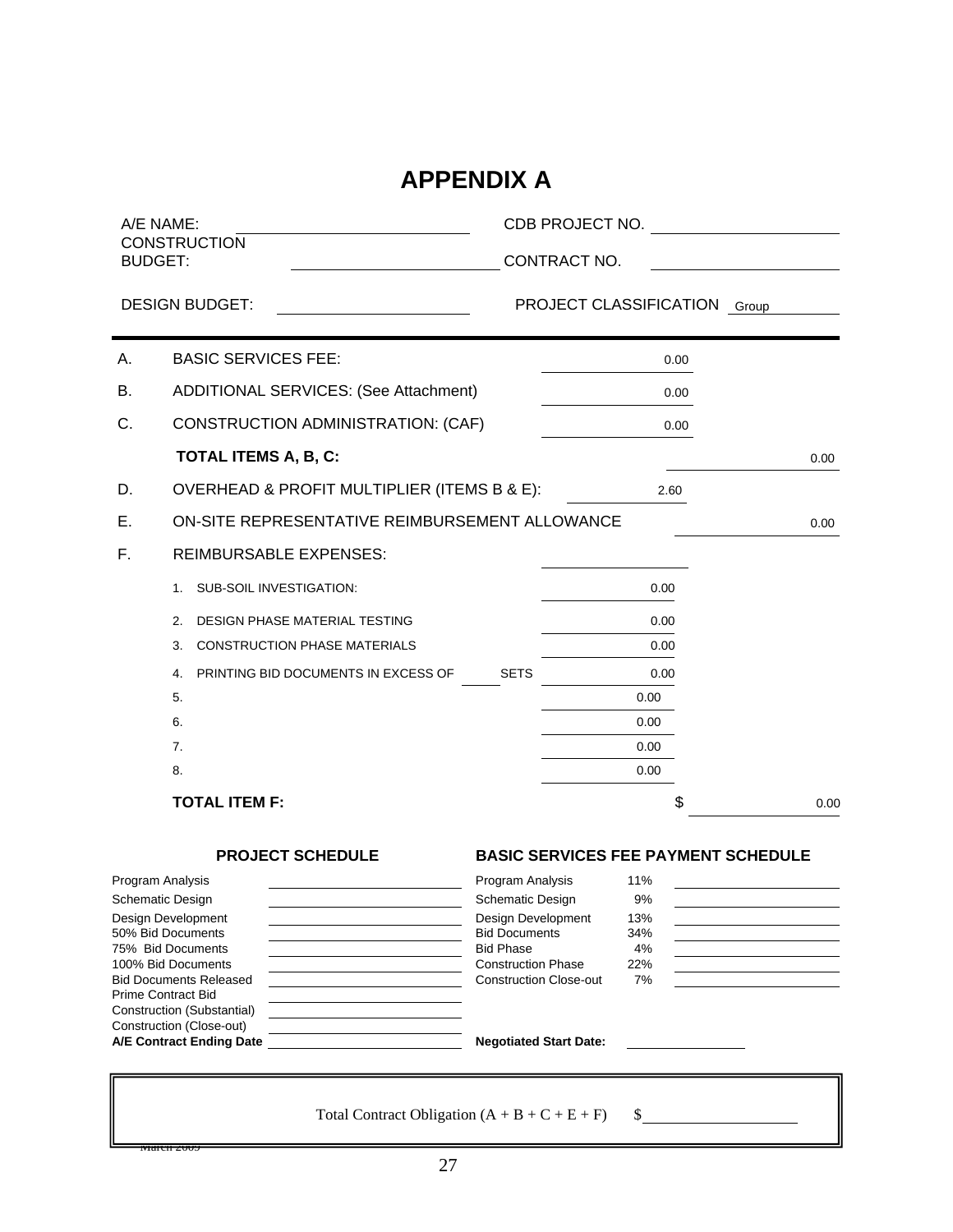# **APPENDIX B**

# **A/E'S CONSULTANTS**

In compliance with Paragraph 2.6 of this agreement, the A/E submits the following list of proposed consultants to be employed on this project. No changes to this list are to be made without prior approval of CDB Administrator of Contract Administration.

If consultants are not employed on this project please indicate so by inserting the word "None" below.

| <b>Consultant Name &amp; Address</b>                                                                                                                                                                                                           | <b>Discipline</b>                | Consultant Fee (Approx.) | If Applicable                                                                                                   |
|------------------------------------------------------------------------------------------------------------------------------------------------------------------------------------------------------------------------------------------------|----------------------------------|--------------------------|-----------------------------------------------------------------------------------------------------------------|
| <b>FEIN</b>                                                                                                                                                                                                                                    |                                  |                          | $\Box$ MBE<br>$\Box$ FBE<br>□ Black<br>□ Hispanic<br>□ Asian American<br>□ American Indian or<br>Alaskan Native |
|                                                                                                                                                                                                                                                | <b>Prequalification Expires:</b> |                          |                                                                                                                 |
|                                                                                                                                                                                                                                                |                                  |                          | $\square$ MBE<br>$\square$ FBE                                                                                  |
| <u> 1989 - Johann Barnett, fransk politiker (d. 1989)</u><br><b>FEIN</b><br><u> 1980 - Andrea Albert III, poet e pre</u>                                                                                                                       |                                  |                          | □ Black<br>□ Hispanic<br>□ Asian American                                                                       |
|                                                                                                                                                                                                                                                | <b>Prequalification Expires:</b> |                          | □ American Indian or<br>Alaskan Native                                                                          |
| <u> 1989 - Johann Stein, marwolaethau a bhann an t-Albann an t-Albann an t-Albann an t-Albann an t-Albann an t-Alb</u><br><u> 1989 - Johann Barbara, martin amerikan basar dan berasal dalam basa dalam basar dalam basar dalam basar dala</u> |                                  |                          | $\square$ MBE<br>$\square$ FBE<br>$\Box$ Black<br>□ Hispanic                                                    |
| FEIN _________________________                                                                                                                                                                                                                 |                                  |                          | □ Asian American                                                                                                |
|                                                                                                                                                                                                                                                | <b>Prequalification Expires:</b> |                          | □ American Indian or<br>Alaskan Native                                                                          |
| <u> 1989 - Johann Barbara, martin amerikan basar dan berasal dan berasal dalam basar dalam basar dalam basar dala</u><br><u> 1980 - Andrea Brand, amerikansk politik (d. 1980)</u><br><b>FEIN</b>                                              |                                  |                          | $\square$ MBE<br>$\square$ FBE<br>$\Box$ Black<br>□ Hispanic<br>□ Asian American                                |
| <u> 1980 - Andrea Station Books, amerikansk politik (</u>                                                                                                                                                                                      | <b>Prequalification Expires:</b> |                          | □ American Indian or<br>Alaskan Native                                                                          |